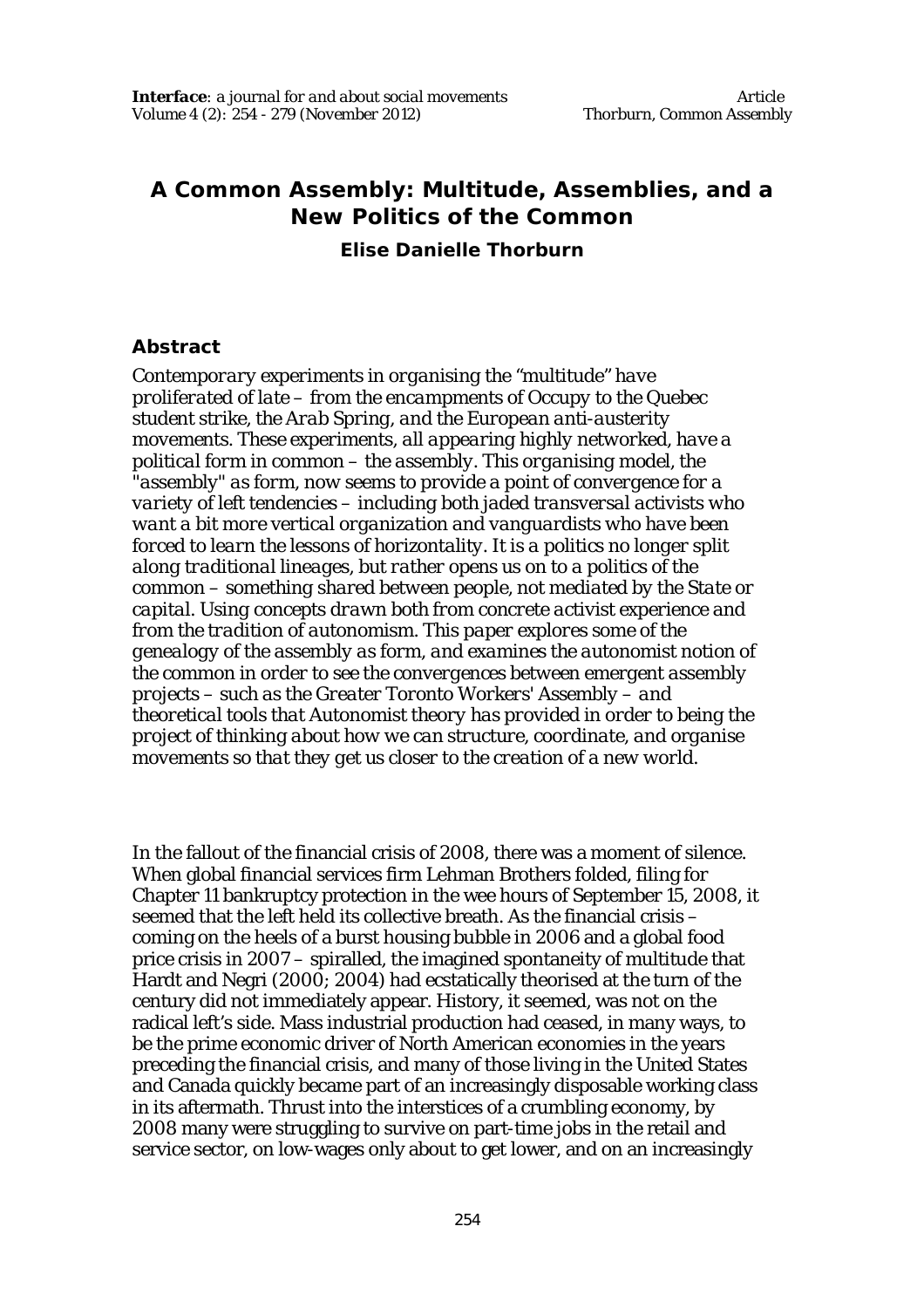weaker labour movement. While the decade leading up to the crisis, and its aftermath, had seen cycles of struggles - including the 2006 immigrants' rights marches which brought half a million demonstrators to the streets in Los Angeles (and more across the US) and an anti-war movement which brought millions of people to the streets on a single weekend<sup>1</sup> - few of these had been centred around strong and networked anti-systemic movements, or were not driven by, or even had the mass participation of, organised labour or radical parties of the left as their institutional bedrock. It is neither unkind nor unfair to assert that in the aftermath of the economic crisis, for a period, all was quiet on one front of the class war. Labour did not engage while capital furiously raged against the working class, reshaping the world in its own favour in the twilight of neoliberalism.

As the world and capital changed, class composition changed with it. What was the working class of the early 20<sup>th</sup> century was not the working class of the 1950s and 60s; and that mid-century working class is not the working class of today. The institutions, the organisational bodies that have adhered to the composition of the working class in previous eras were to be shaken up in the 21st century; something new and experimental was emerging. The Occupy movement in many ways epitomises this experimentation. An amorphous body attempting to challenge the hegemony of financial capital whilst simultaneously attempting to create a reproductive common<sup>2</sup> centred on shared labour and struggle. It was both the result of transformative politics coming from the struggles of 1968 and earlier experiments in bottom-up organising, and a particular response to the shifting political and technical composition of the contemporary North American working class. But the Occupy movement is only one example of a proliferation of experiments in organisational structure that have been taking place quietly – and not-so-quietly – across the landscape of North America, Europe, North Africa, and Latin America, for the last several years. In this article, because it is the context in which I live and work, I will focus my attention on the experiments taking place in North America, but this is not to mistake the North American situation to be an isolated or even unique one. The model of the assembly – which was central to the organising body of Occupy, to the student strikes in Quebec, and to the new attempt at worker-community organising in Toronto as well as in the American South – is co-extensive with projects of similar infrastructure in

 $\overline{a}$ <sup>1</sup> Millions join global anti-war protests on BBC.co.uk http://news.bbc.co.uk/2/hi/europe/2765215.stm and Thousands march for immigrant rights on CNN.com http://www.cnn.com/2006/US/05/01/immigrant.day/index.html

<sup>2</sup> The "common" as a term and concept has a long history that predates modernity, initially signifying the communally held lands that were the basis of European agrarian life. In much Autonomist work – Hardt and Negri (2000; 2009), Federici (2004; 2012), and Caffentzis (2012), for example – the common has been expanded beyond the bounds of the natural world and is utilised to mean the networks of knowledge and communication that reside at the centre of many contemporary modes of production and shape the capacity to think and communicate, to reproduce the social.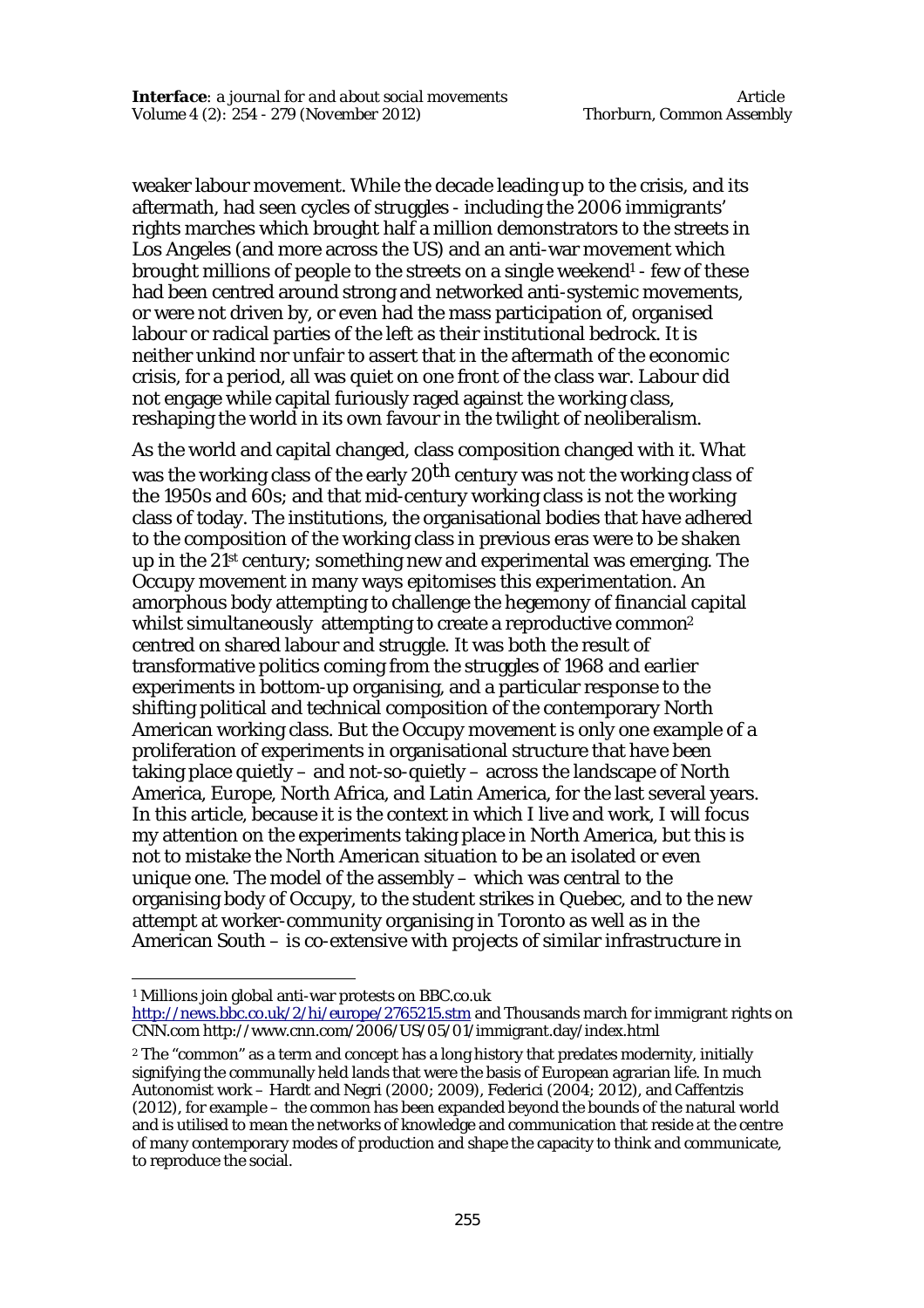the squares of Athens, Madrid, Cairo, and beyond. The radical proliferation of assembly projects across the globe points to an emergent mode of organising in a new era of class composition – one that perhaps surpasses Hardt and Negri's concept of "multitude" (2000; 2004), prefigures the possible infrastructures of the common, and asserts a new organisational form with historical precedent but unique to this particular historical conjuncture. It is in this contemporary moment that old political concepts and practices – such as the vanguard party and the mass – may not be permitted to re-emerge as hegemonic and disrupt or co-opt struggles of the working classes from below3. This moment allows us to examine that which Negri sought to illuminate in his discussion of the transition from the mass worker to the social worker in his analysis of class composition: a framework of incipient new values, existing at a mass level, able to repurpose dissent into a new model for the construction of a communist future (Negri, 1988). In this article I propose that the assembly is an emergent mode of organising in the contemporary class composition. I seek to analyse this emergent mode in detail through the model of the Greater Toronto Workers' Assembly, as an example of a political organisation attempting to contend with the changed class composition of the contemporary mode of capitalist production.

Class composition is a dissident adaptation of Marx's organic composition of capital, as discussed in Volume 1 of *Capital*. The organic composition of capital is the ratio of constant capital to variable capital in production or, more clearly, the correlation of materials, tools, and machines for production and the labour-power or workers necessary in that production4. Class composition, on the other hand, represents at a theoretical level the central, historical importance of class struggle. It is the combination of political and material characteristics which make up, on the one hand, the historically given structure of labour-power as configured by the productive forces and relations occurring within capitalism; and on the other, the working class, as a dynamic subject and antagonistic force which is "tending towards its own independent identity in historical-political terms" (Negri, 1988: 209). It refers to "the process of socialisation of the working class, and the extension, unification, and generalisation of its *antagonistic tendency against capital*, in struggle, and *from below*" (Negri, 1991; xi). Class composition defines the power and organisation of *labour* as it is configured antagonistically in relation to capital. It also is the way in which the

 $\overline{a}$ <sup>3</sup> An partial list of very recent experiments in assembly politics could include the People's Movement Assemblies growing out of the World Social Forum and US Social Forum, the Southern Movement Assembly, the Southern Workers' Assembly, the People's Assemblies Network alongside the better known Occupy assemblies, the student and neighbourhood assemblies in Quebec's "Maple Spring" and the assembly under discussion here, the Greater Toronto Workers' Assembly. This list is in no way comprehensive but provides a sampling of assembly projects that have developed in the last decade alone, most within the last 12-18 months.

<sup>4</sup> See Chapter 23 of *Capital Volume 1* "The General Law of Capitalist Accumulation."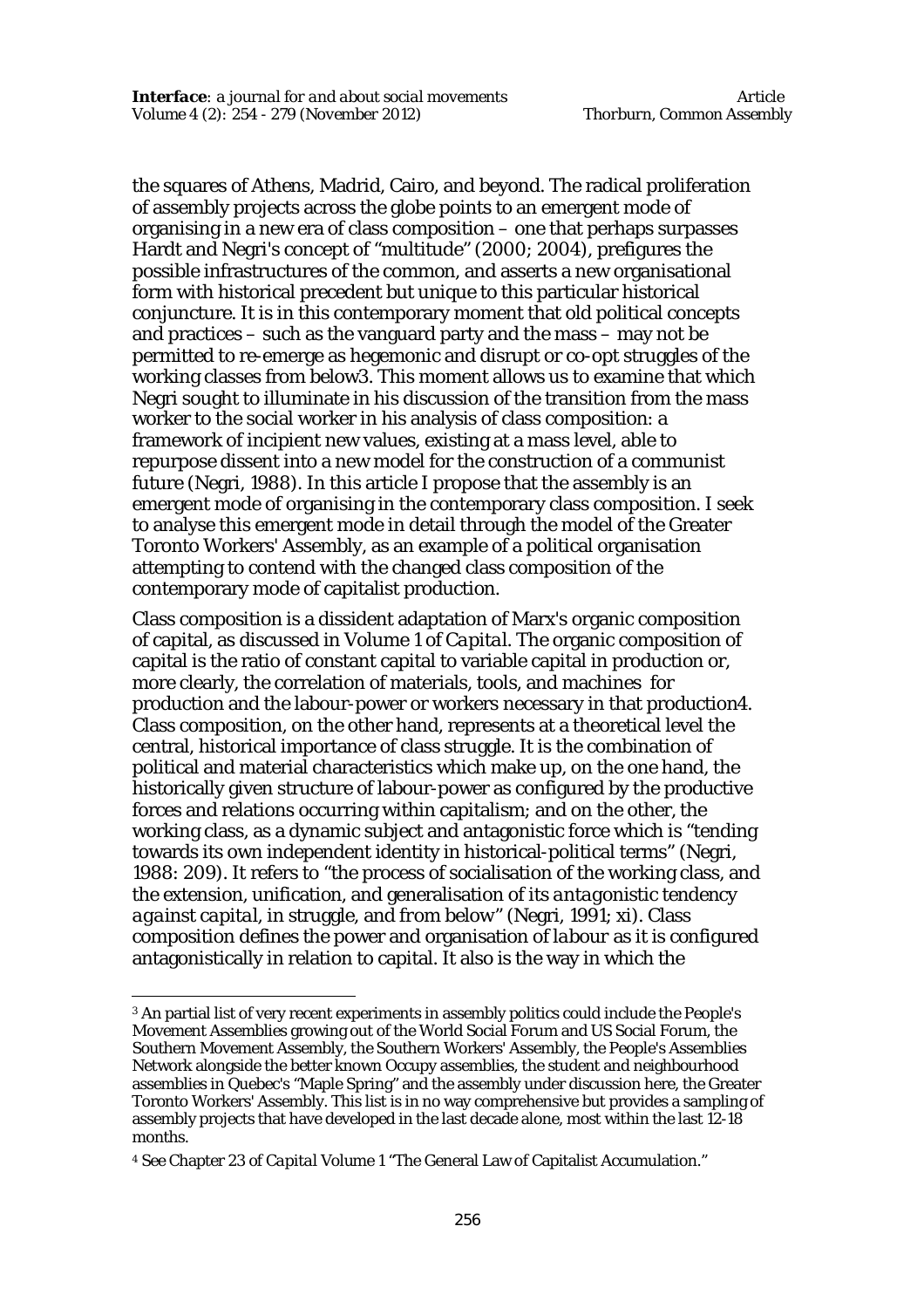technical composition of labour (the capitalist organisation of labour power) corresponds to various behaviour patterns constituting particular openings amongst workers which then permit a reading of the forms of action and organisation possible at various historical conjunctures (Negri, 1991; Nunes, 2007; Cleaver, 1998). So, forms of struggle are thus expressed in terms of a particular composition of the working class and the specific historical forms of struggle depend upon the conditions of production. For activists this means that the form or structure of organising class struggle changes alongside changes in the composition of the working class- how one can organise is itself dependent upon the primacy of certain configurations of capital within capitalism. Class composition and their attendant modes of organising are transitory. As struggle pushes capital to change, so class composition and organisational models change with it. In certain transitory periods workers have gone beyond old organisational models "but have not yet reached a new organisation in a vacuum of political organisation" (Tronti, in Roggero, 2011).

In the contemporary conjuncture, I suggest that previously prevailing modes of organising the class struggle (particularly the party model, both revolutionary and parliamentary, and the bureaucratic trades union model) should no longer be considered the exclusive representatives of working class political activity, nor the hegemonic form of working class struggle. We have also passed through the "vacuum" stage of political organising and a new political institution is emergent;5 that of the assembly. The assembly as it is constituted today – especially in the various Occupy movements, the Quebec student strike, square seizures, and public protests against austerity – is explicitly *not* the General Assembly of the United Nations, nor the assemblies of various states and parliamentary bodies, for they are only representative politics. The contemporary assembly rejects a politics of simple representation and rather seeks to describe and build an actually existent political organisation of the common; it moves beyond multitude, what Hardt and Negri saw as the class composition in a regime of biopolitical production6 but which was, I believe, a phase of transition.

Multitude as described by Hardt and Negri is lacking. I argue that a

 $\overline{a}$ <sup>5</sup> Truthfully, we could say that the assembly is *re*-emergent: assemblies are not a new form of organising political struggle. There are, though, considerable differences between today's assemblies and their historical forebears, which I will attempt to demonstrate below.

<sup>6</sup> Hardt and Negri see biopolitical production as the new nature of productive labour that moves away from mass production in a factory setting and is centred around more immaterial modes of the production of surplus value, including intellectual and communicative labour power (Hardt and Negri, 2000). This is important for conceptualising the new assembly movements because it signifies a new spatial locale for resistance – no longer situated exclusively in the factory, the sites of resistance become the workers' very bodies, the home, the social realm. All labour, in a regime of biopolitical production, is immersed in the relational elements that define the social, but simultaneously activate the "critical elements that develop the potential of insubordination and revolt through the entire set of labouring practices" (Hardt and Negri, 2000: 28). It is both production and reproduction.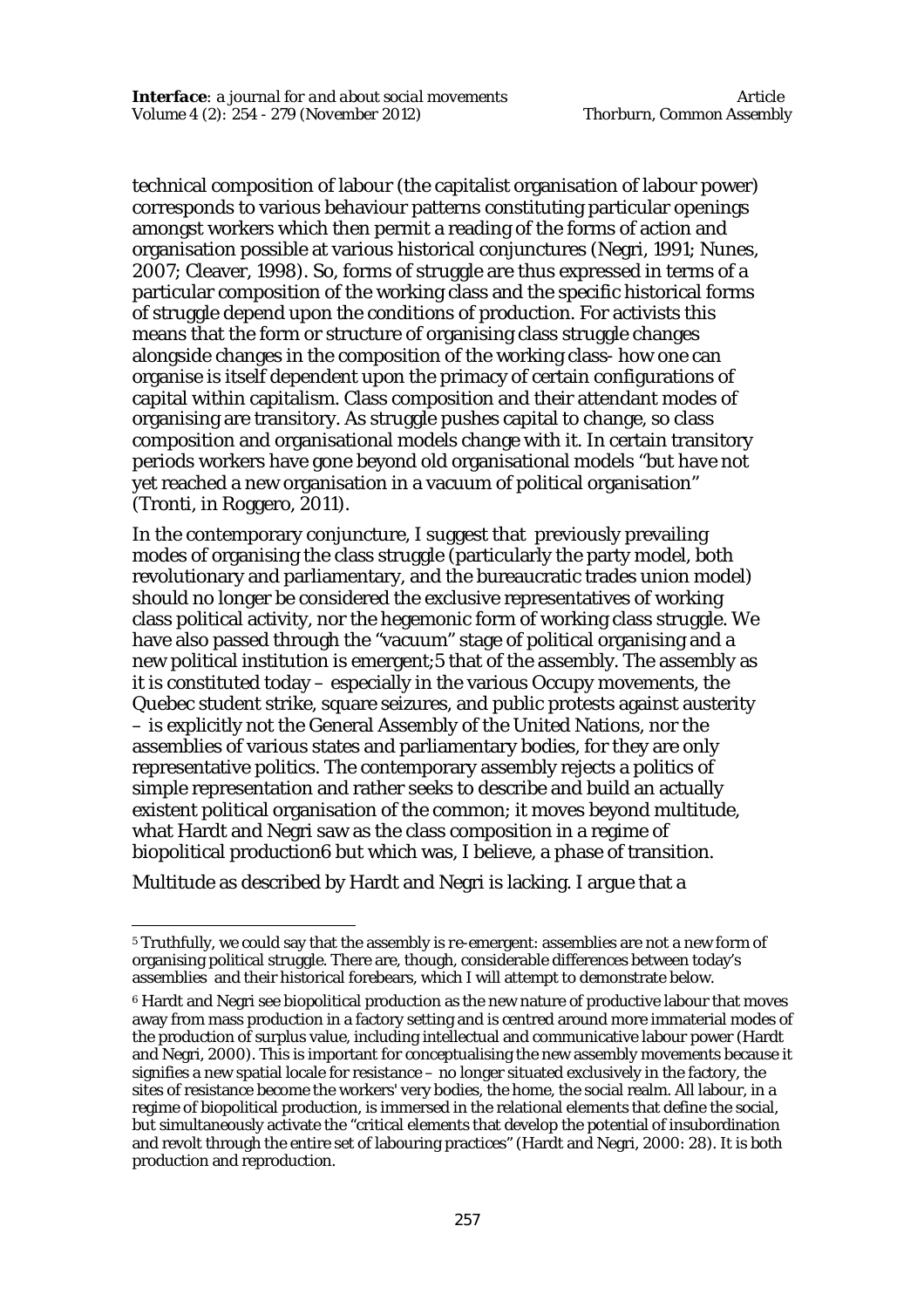description of and impetus to class struggle, and a detailed discussion of the assembly form can provide us with a framework for thinking new modes and forms of class struggle in the present, expanding multitude as a concept or moving beyond it. As we move into an era of ever-increasing austerity and intensified class warfare, the attempt to evince a coherent, nonauthoritarian communism capable of producing the common must be simultaneous with the search for a new institutional and political form that is up to the task of such a long term project and programme. This new political form must be able to reassemble and organise the nodes in varying circuits of struggle, so that they are robust enough to become the channels for the circulation of the common. The assembly as a political formation can provide the means for beginning to seriously engage with the production of the common and provide the organisational terrain for the common politics to come.

In order to demonstrate the value of the assembly as an organisational formation coherent in the contemporary, I will begin by laying the theoretical terrain on which I want to situate this struggle. The political and theoretical tradition of *operaismo* or Autonomist Marxism contribute to an understanding of revolution as, by necessity, driven by the producers and reproducers of the social and economic realm; workers, broadly construed. With this theoretical toolbox in hand, the specific historical and contemporary instantiations of the assembly as a constituted political organisation of the common can be made clearer. The possibility that the assembly form holds for potential models of post-party politics comes to life. The assembly form has been used very recently in a variety of struggles, some of which I have direct experience of, and it is from this perspective of experiential knowledge that I wish to write. Thus while I will briefly examine the historical lineages of the assembly form, I will focus on a contemporary one in which I have worked – the Greater Toronto Workers' Assembly (GTWA) – in order to make the historical connections and political possibilities clear. With reference to other projects which centred assemblies in their struggle, I will focus on the experiment engaged in by the members of the Greater Toronto Workers' Assembly because its aim is to rethink working class organising in Toronto as a project of political experimentation, and demonstrate its contribution to the creation of spaces for networked entities to struggle for a shared, common world.

# **Theoretical lineages:**  *Operaismo,* **autonomism, and the ancestry of multitude.**

Autonomist Marxism concerns itself with the autonomy of human subjects. It is a Marxism centred on the conflict between producers and appropriators, between labour and capital, with labour being the active subject in the relation. In elaborating on Marx's account of the relationship between labour and capital, Western Marxisms have tended to focus on the dominant logic of capital itself, but Autonomists sought to affirm the power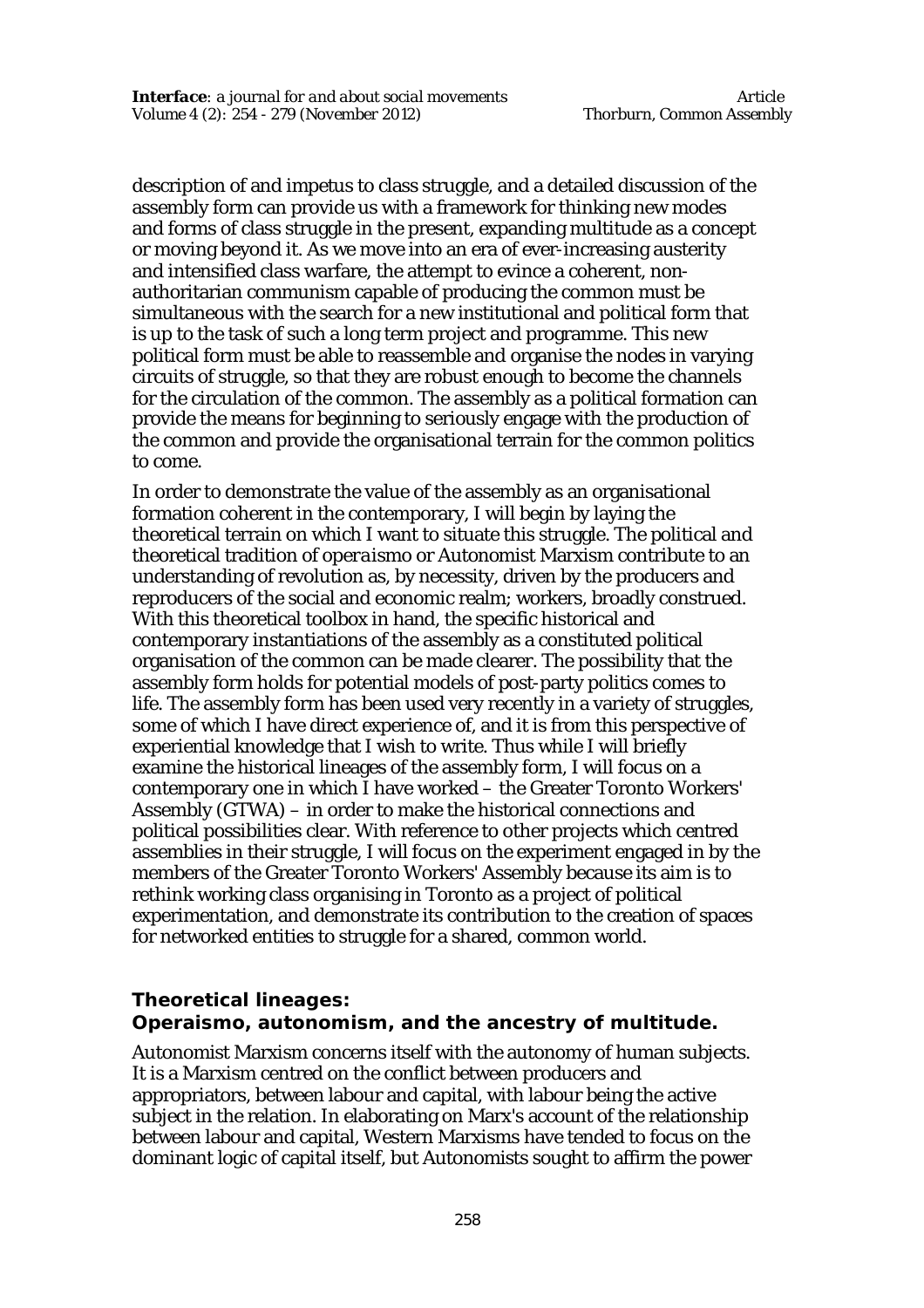of labour and the subsequent responses of capital to class struggle (Dyer-Witheford, 2004), inverting the dialectical relationship between labour and capital. This Copernican turn (Moulier, 1989: 19), first theorised by Tronti (1979), sees all changes in the mode of production within capital as an outcome of workers' struggles. Thus the perspective of Autonomist theory is located in the struggle of the worker and the political history of capital is the "history of successive attempts of the capitalist class to emancipate itself from the working class" (Tronti, 1979, 10 quoted in Trott, 2007:205). For this reason, Autonomism, provides us the best position from which to analyse and examine critical modes of organising in an era of austerity where the common cannot come soon enough. Additionally an Autonomist perspective is crucial to understanding new modes of worker organising which rely not on the state, nor on parties, nor on top down bureaucratic union structures, but rather are self-generative, autonomous, and developed horizontally through networks both technological and biological.

Class composition is also a concept derived from Autonomist Marxist theorising and as noted above, forms of struggle become particular to variations of class composition. In response to these forms of struggle capital attempts to impose several changes designed to restore discipline; this discipline forces a "decomposition" of the class which then gives rise to new struggles and a new class composition (Trott, 2007). In this way, class composition is connected to the circulation of struggles and how these struggles are organised. Multitude is the political composition of the working class within biopolitical capitalism as elaborated by Hardt and Negri in their trilogy *Empire* (2000)*, Multitude* (2004), and *Commonwealth* (2009)*,* but its inadequacies lead us to consider more expansive and directional forms of struggle, such as those we find in the assembly.

In order to understand multitude as the composition of the class in a regime of hegemonic biopolitical production<sup>7</sup> , it will benefit us to work through a brief history of class composition, as Negri has defined it. Saying that a regime of biopolitical production – more immaterial, reproductive, communicative forms of labour – is hegemonic is not to suggest that it is dominant in numbers or even that material production is dissipating; it is not to argue that more workers labour in call centres than in automobile factories, for example. Rather, it is to insist that the elements particular to

 $\overline{a}$ 

<sup>7</sup> Hardt and Negri see biopolitical production as the new nature of productive labour that moves away from mass production in a factory setting and is centred around more immaterial modes of the production of surplus value, including intellectual and communicative labour power (Hardt and Negri, 2000). This is important for conceptualising the new assembly movements because it signifies a new spatial locale for resistance – no longer situated exclusively in the factory, the sites of resistance become the workers' very bodies, the home, the social realm. All labour, in a regime of biopolitical production, is immersed in the relational elements that define the social, but simultaneously activate the "critical elements that develop the potential of insubordination and revolt through the entire set of labouring practices" (Hardt and Negri, 2000: 28). It is both production and reproduction.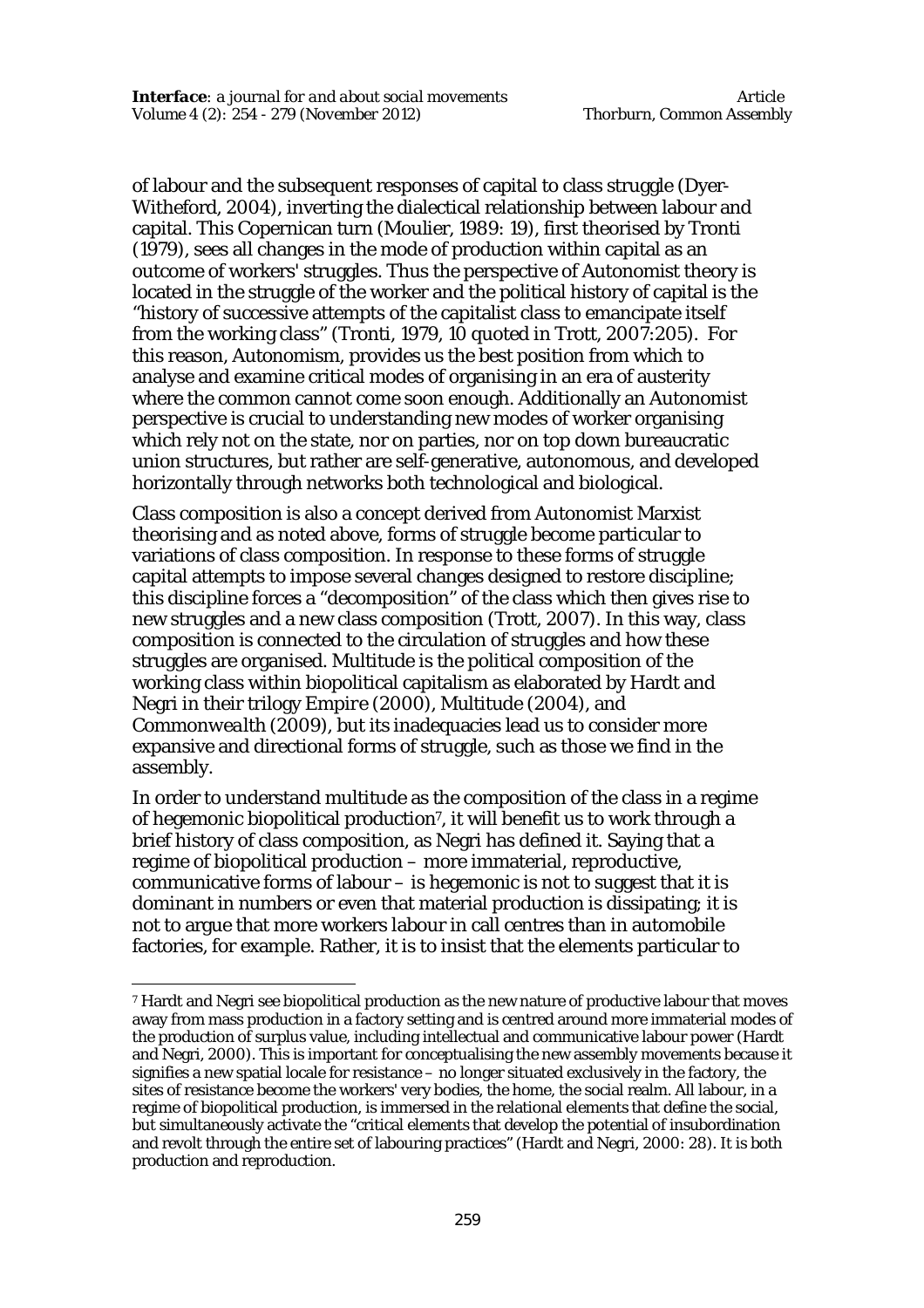biopolitical production – knowledge, communication, and affectivity, as well as the ways in which "the results of capitalist production are social relations and forms of life" (Hardt and Negri, 2009: 131) – come to structure all of capitalist production. It is to say that the value of material production is "increasingly dependent on and subordinated to immaterial factors and goods" (Hardt and Negri, 2009: 132). Hardt and Negri argue that this regime of production shapes the class composition of the present moment, and that different historical periods struggled in different compositions of the working class.

The first composition of the class under capital, as identified by Negri, was the phase of large-scale industry, the late industrial revolution. In this phase the skills and activities of a previously artisanal workforce were beginning to be narrowed and subordinated to the functioning of machine technologies and the "professional worker" was the hegemonic working class subjectivity. The interests of this industrial proletariat were represented by the vanguardist workers' party (Bowring, 2004), organisations with a mass membership and an intellectual vanguard.

Capital responded to the class struggle of the "skilled professional worker" through a decomposition of the workforce with the introduction of Taylorist production practices and Fordist regulation.These practices subdivided labour into simplified, deskilled, and individualised tasks that only together formed a complex whole, and the worker became simply a human appendage of the assembly line., giving rise to what Negri called the "mass worker" (Negri, 1992; Bowring, 2004). The mass workers' labour was truly that of Marx's "abstract labour," ie., "labour which is independent of the particular concrete form it takes at any given time" (Bowring, 2004: 106) as it was so divided and separated from the end product created, "reduced to mere abstraction and activity" (Marx, 1973: 693). The machine rose to new heights of importance in production. As Marx notes, it is not "as with the instrument, which the worker animates and makes into his organ with his skill and strength, and whose handling therefore depends on his virtuosity" but rather "it is the machine which possesses skill and strength in the place of the worker, is itself the virtuoso, with a soul of its own in the mechanical laws acting through it" (Marx, 1973: 693). Workers, moved increasingly into mass factories in large concentrations, became newly empowered with a class subjectivity and from that novel forms of class organisation developed and new, radical workers' movements came to the fore – anti-reformist trades unions groups and militant workers associations arose alongside older formations such as the Communist party.

The general strikes and mass movements of the mass worker are managed, by capital, through crisis, and through the attempt to "revalorise work through *social command,* ie., to enforce the wage-work nexus and unpaid surplus work over society by means of the State" (Negri, 1992: xii). Responding to the growing power of the mass worker capital aimed to destroy its political composition in two ways. One, by the introduction of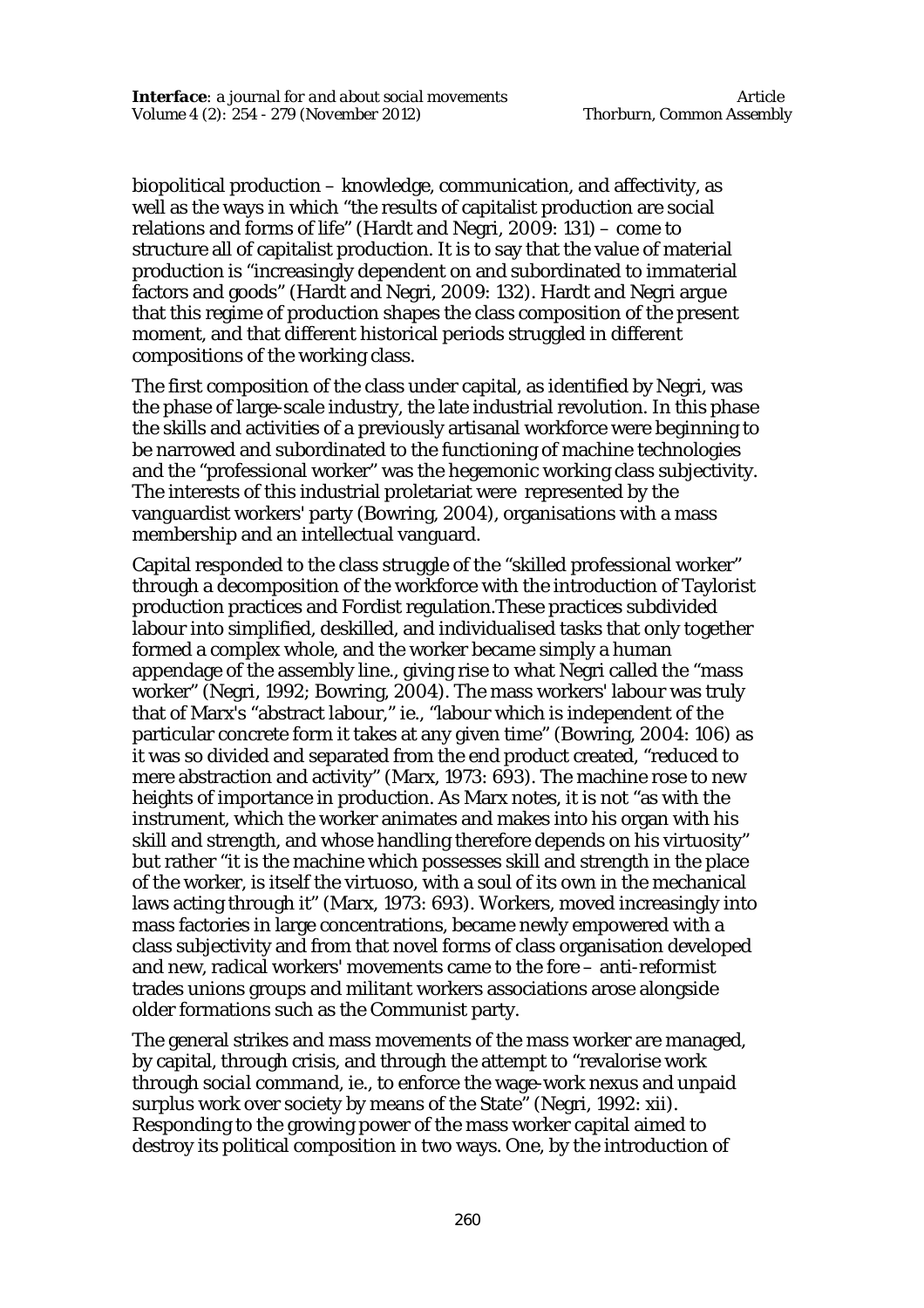more machine technologies and automated production, leading to further deskilling and proletarianisation, also thereby minimising necessary labour time; and two, by capital extending itself outside of the factory walls, beyond the boundaries of the workplace or the site of commodity production and into the sphere of the social reproduction of capital, into *reproduction itself,*  wherein social relations as a whole become increasingly subordinated to a capitalist mode of production*.* The social itself emerges as a plane of capitalised activity in the development of what Tronti referred to as the "social factory" and the "social worker." Tronti, in 1962, writes:

> The more capitalist development advances, that is to say the more the production of relative surplus value penetrates everywhere, the more the circuit production-distribution-exchange-consumption inevitably develops; that is to say that the relationship between capitalist production and bourgeois society, between the factory and society, between society and the state, become [sic] more and more organic. At the highest level of capitalist development social relations become moments of the relations of production, and the whole society becomes an articulation of production. In short, all of society lives as a function of the factory and the factory extends its exclusive domination over all of society" (Tronti, in *Quaderni Rossi*, no. 2, cited in Cleaver, 1992: 137).

As Marx has it, labour becomes merely a "conscious organ" that is "subsumed under the total process of the machinery itself" becoming "only a link in the system" (Marx 1973: 393) which now, according to Tronti, expands well beyond the factory and into the very realm of social life.

With increasing technological advances and decreasing geographical space for capital to colonise, social and even the biological realms of life become sites of valorisation for post-Fordist capital. Labour becomes even more abstracted, in the Marxist sense, in post-Fordism, with its focus on hightech communication, transportation, and information,Ordered by immateriality, affectivity, and cognition, the mass worker of the Fordist era soon becomes the "social worker" of post-Fordism. The social worker was defined, by Hardt and Negri, as "characterised by a hybrid of material and immaterial labour activities linked together in social and productive networks by highly developed labouring cooperation" (Hardt and Negri, 1994: 274). As Lazzarato notes, today capital draws upon a "basin of immaterial labour" which "dissolves back into the networks and flows that make possible the reproduction and enrichment of its productive capacities" (Lazzarato, 1996:136-7). This is not to say that value is no longer created at the point of production, but rather that the point of production is spread out through the circulatory networks of capital, expanded into varied areas of life, including the production of life itself. As the point of production is expanded beyond the factory so too is the mass of people then considered workers expanded far beyond the traditional scope of "worker". Negri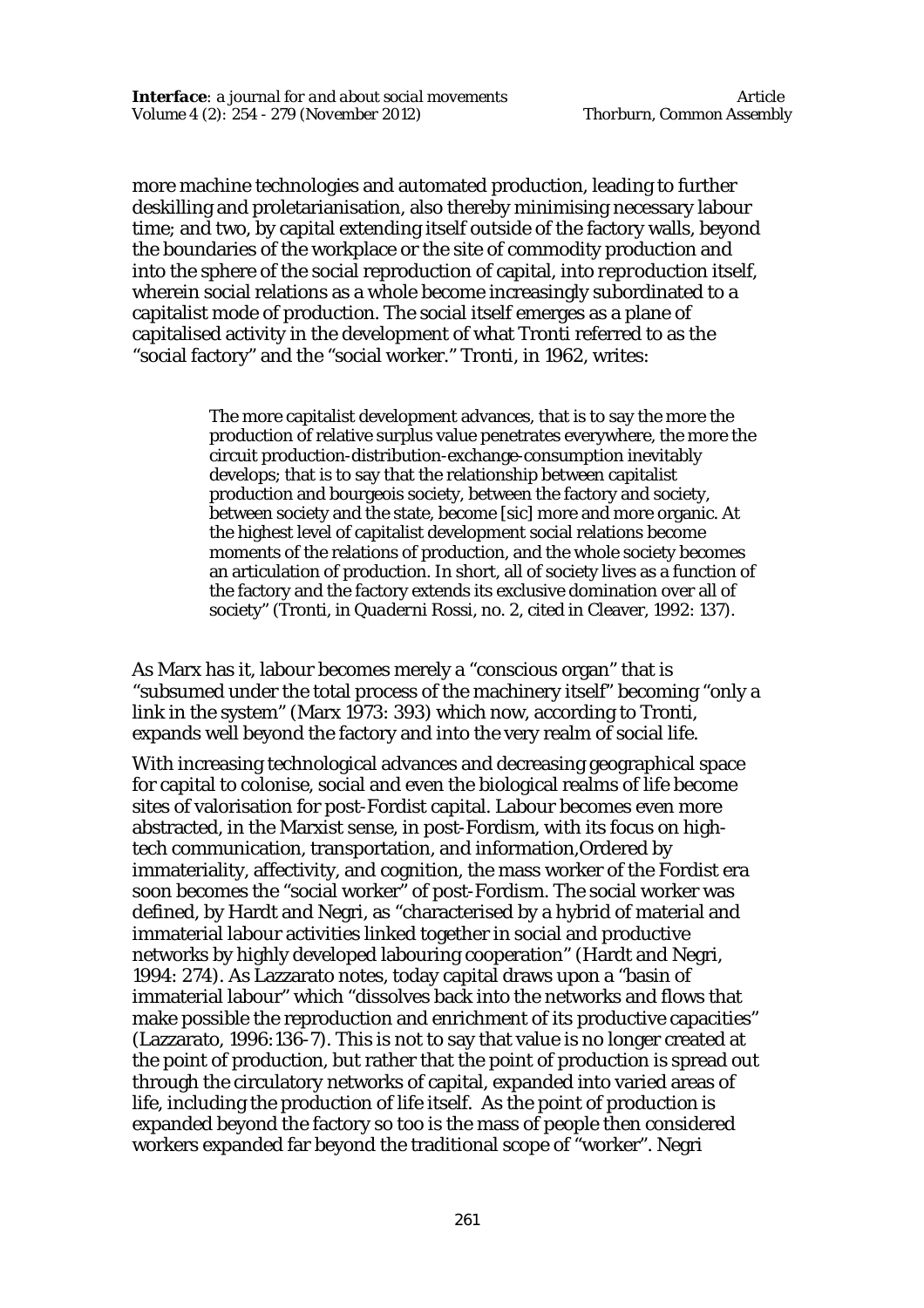argues instead that as the process of capitalist exploitation now takes place society-wide, socially and economically marginalised groups such as students, the unemployed, and casual labourers are also part of the proletariat. Autonomist feminists such as Dalla Costa, Federici, and Fortunata also contend that the unpaid domestic labour of women is part of the capitalist production production process and thus also a site of struggle, initiating such ventures as the "Wages for Housework" campaign. For workers in the class composition of the social worker, battles circulated around "anything which bears the work relation without the wage" (Negri, 1992: xii).

Of course, the three distinct phases of class composition as outlined here are never so smooth or distinct. Distinguishing characteristics of one phase flow into the next, as do many of the practices of earlier forms of production find themselves in later instantiations, while new characteristics, compositions, and practices of both the class and capital also emerge. Sergio Bologna, for example, has criticised Negri's "tendency to ignore counter-trends and exaggerate class unity" (cited in Bowring, 2004: 113). The shifts and waves and changes within the working class and leftist political organising are important to note, though, and key to an argument wherein these organisational forms have traded places back and forth, often in line with changes and shifts in the modes of production. Just as elements of industrial production techniques co-exist with biopolitical production regimes, so too – this article argues – are some elements of earlier, more vertical organisational tactics necessary to consider in contemporary, horizontal organising. In the present conjuncture we can see lines of organisational flight converging, in a less dialectical and rather multilateral movement towards some sort of organised yet diffuse, structured yet flexible affinity.

As Hardt and Negri's work progressed the term social worker has been rapidly replaced by the term "multitude". The use of the term multitude is important, because it is in this configuration that the composition of the class ceases to be about traditionally defined notions of class, or about one class in particular, and comes to represent an expanded body of the exploited, thoroughly contemporary and thoroughly embedded into networks of biopolitical production. In multitude the factory worker is intimately connected to the graphic designer, the nurse to the student, the construction worker to the part-time retail worker. All are connected under the hegemony – but not, as discussed earlier, the exclusivity – of the immaterial: through affect and care, through reproduction, communication and symbol manipulation. But, aside from describing an expanded class, what does the term 'multitude' do for us politically?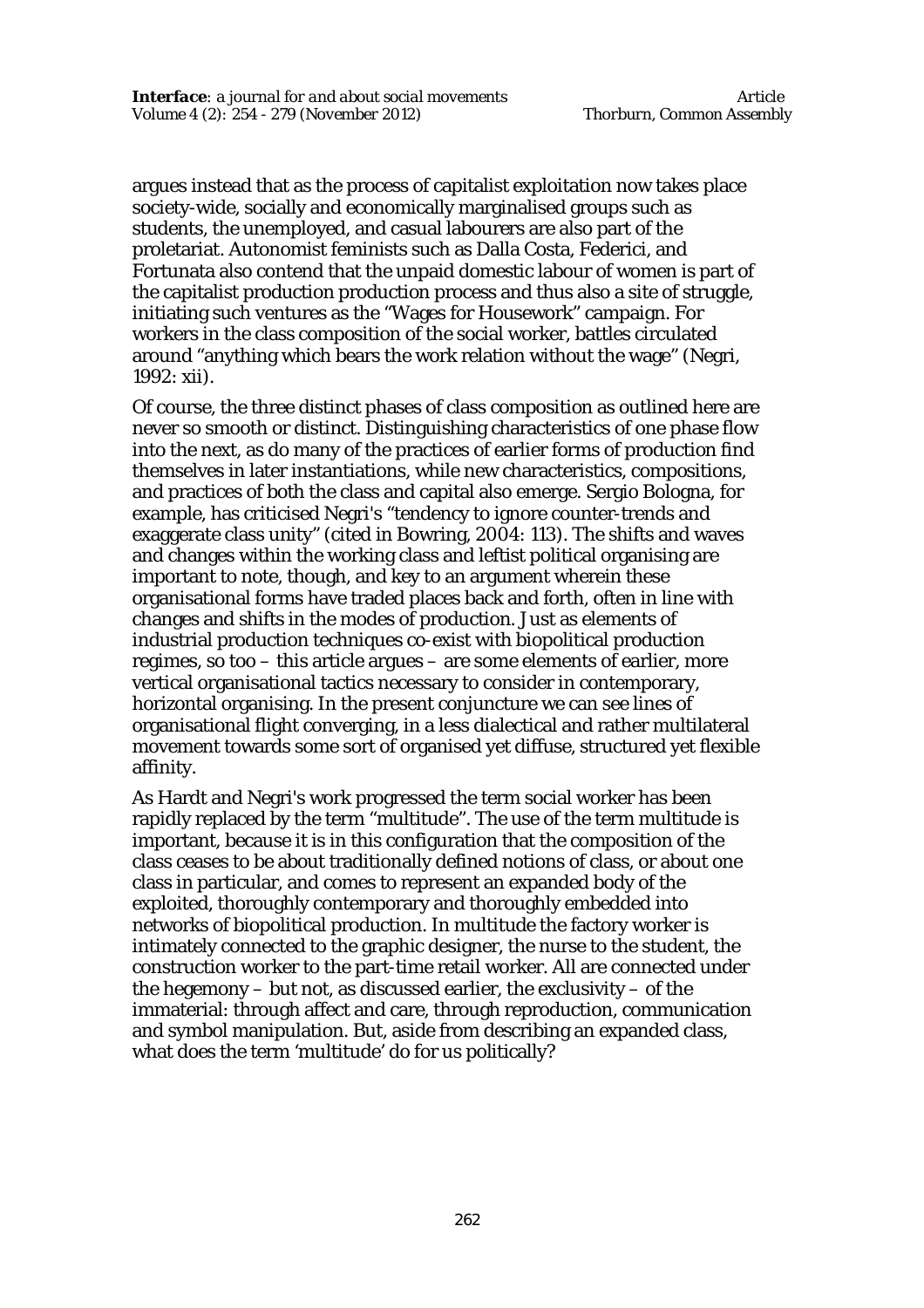# **The coming class: multitude's nascent political form**

As noted, multitude is related to the post-modern, post-Fordist, biopolitical workforce, and is made up of workers for whom work time now extends and snakes throughout their entire lives; it is the emergent subjectivity that issues from the class composition of immaterial production. Hardt and Negri offer multitude as a carefully nebulous beast, a largely structureless understanding of social movements and the connections between them as well as the subjectivities that populate them. Coming out of both the aftermath of the much touted "end of history" in the late 1980s and the birth of a militant, transnational, anti-globalisation<sup>8</sup> movement in the 1990s, this new theory of multitude offered both a revitalisation of activist theory and new ways to think about movement configurations and future organising principles. Multitude also, as a concept, was intended to resist the flattening tendencies of "unified" bodies or "unity" in politics and movements (the Hobbesian "people", the Leninist "vanguard") while simultaneously avoiding incoherence and chaos. The aim of multitude is to understand a heterogenous class – what Hardt and Negri called a "general mixture and miscegenation of individuals and populations" (Hardt and Negri, 2000: 61) – that is "composed through the encounters of singularities within the common" (Hardt and Negri, 2004:xiii). Moreover, multitude is seen as an "open and expansive network in which all differences can be expressed freely and equally, a network that provides the means of encounter so that we can live and work in common" (Hardt and Negri, 2004: xiii). The theory claims that the mere existence, or coming to being, of multitude in a regime of biopolitical production will give rise to the common, through the heterogenous subjectivities that make up the new class, and the cooperative tendencies that are claimed to be part and parcel of immaterial production. Multitude itself will give way to spontaneous and elementary forms of communism as it is itself a "form of political organisation that, on the one hand, emphasises the multiplicity of the social singularities in struggle and, on the other, seeks to coordinate their common actions and maintain with equality in horizontal organisational structures" (Hardt and Negri, 2009: 110). But what this organisation and coordination is meant to look like remains unclear.

Contrary to the spontaneity that Hardt and Negri espouse, an examination of past and present political movements makes clear that any political formation – any movement with political directionality – does not arise from nothing but rather it must be consciously moved in this activated, revolutionary direction9. New figures of struggle, new subjectivities, *are*

 $\overline{a}$ <sup>8</sup> I use, here, the term "anti-globalisation" rather than the more European "alter-globalisation" or "counter-globalisation" because these terms never really caught on much in North America.

<sup>9</sup> The liberatory possibilities of multitude have already been discussed through critiques of immaterial production (Nunes, 2007; Trott, 2007) and so it remains clear that multitude is not *necessarily* emancipatory, but must be *made* thus (Virno, 2004; Hardt and Negri, 2009). The question then becomes, how?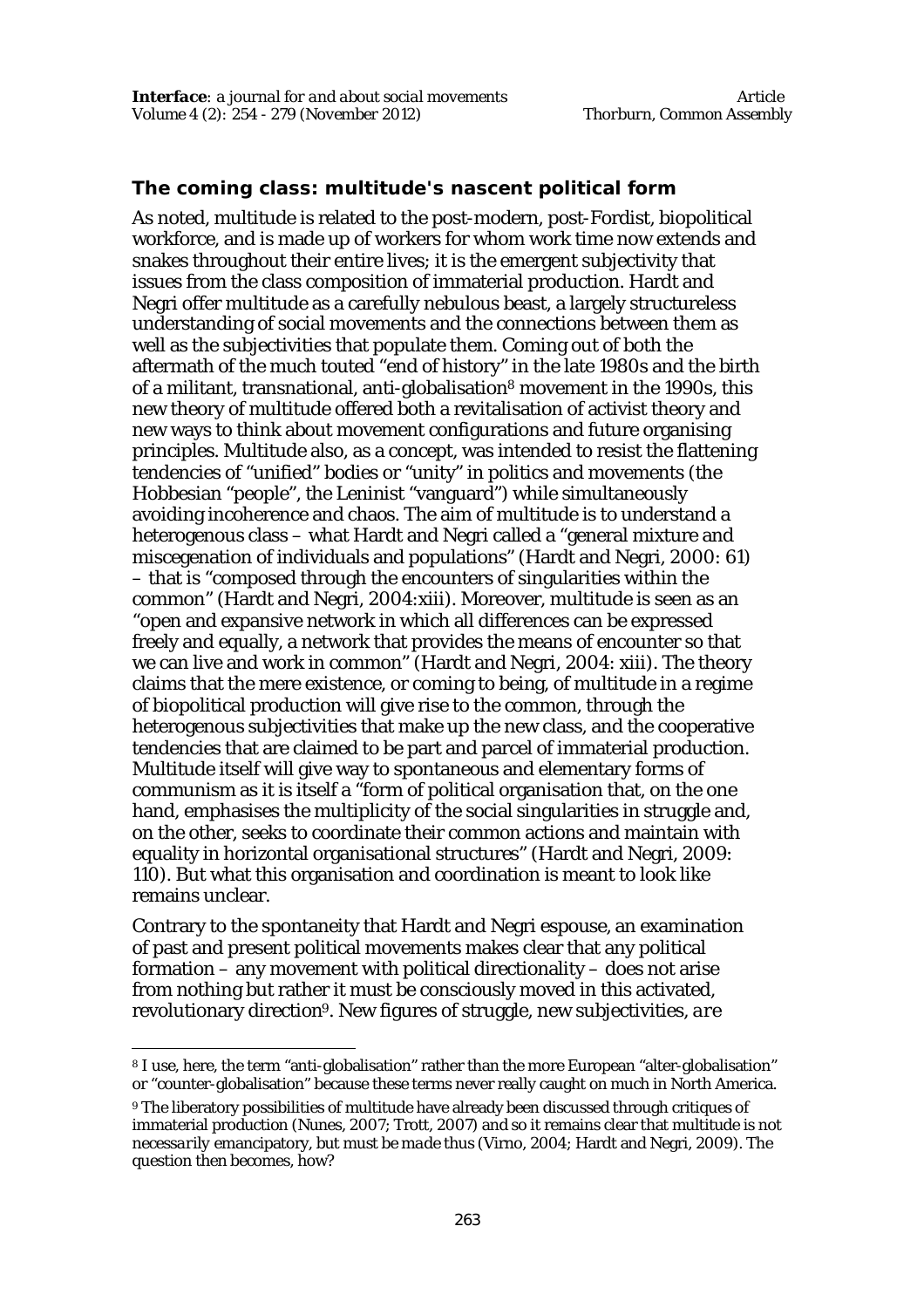produced in the latest phase of struggle and capitalist response, but these subjectivities do not in and of themselves necessarily possess any greater impetus to becoming communism. Although effective communication, coordination, and collaboration – hallmarks of the labouring and organising conditions of multitude – may be the source for radically new forms of democracy (Virno, 2004; Hardt and Negri, 2004; 2009), that these conditions are totalising and already immanent to the practices of labour today "appears as nothing more than a tragically flawed proposition" (Trott, 2007: 226). Labour today is much more heterogenous than the immaterial kind so favoured here, and the particular make up of immaterial labour has not yet lead, spontaneously, to this communistic coming together that Hardt and Negri initially predicted it would. It is important to remember that manual labour still exists<sup>10</sup> and the politics implied in the era of the mass worker can therefore still be useful. That this labour remains points us to the absence of a sharp contrast between phases of class composition and regimes of production, and highlights the necessity of invoking internally heterogenous practices of politics and organising, which I will below demonstrate that the assembly model exemplifies.

As well as signifying a new subjectivity for workers in an era of biopolitical production, multitude is also intended to signify a new organisational model for movements of the common. But the specifics of form here is left undefined and ill-described. Here I break from Hardt and Negri's thoughts on multitude, and challenge the notion that multitude, as a radical political force with the possibility of bringing the common into being, can arise through spontaneity alone. This common will arise through struggle, and through the production of alternatives, as Hardt and Negri themselves suggest, but the subjectivities and organisations needed for their creation can only come about through more directional, defined structures such as the assembly; a radical left institution that does not become the "Modern Prince", the erstwhile Party nor the tired vanguard. Riding a line between Leninist discipline and late-Autonomist spontaneity, the assembly suggests itself as the form through which the flaws of multitude can be repaired, and the possibility it holds can be realised. To deny this possibility, to practice the same politics and to avoid necessary experimentation when the vast majority experience life as a mix of powerlessness, confusion, and fear, to concede power to the usual agents at their usual sites – this simply promotes the continuation of that mix of anarchy and oligarchy that marks the rule of capital. I do not seek to re-invent the wheel but rather to understand the contemporary class composition as maintaining within it elements of the old, and seeing our tactics, strategies, and structures as also being both innovative and connected to an historical lineage of struggle.

The common as a political concept redefines the terrain of contemporary struggle, breaking through the duopoly of public versus private, State versus

 $\overline{a}$ <sup>10</sup> Al Jazeera English hosts a regular programme called "Working Man's Death" which seeks to highlight the manual labour that takes place, but is obscured, in today's "technological age".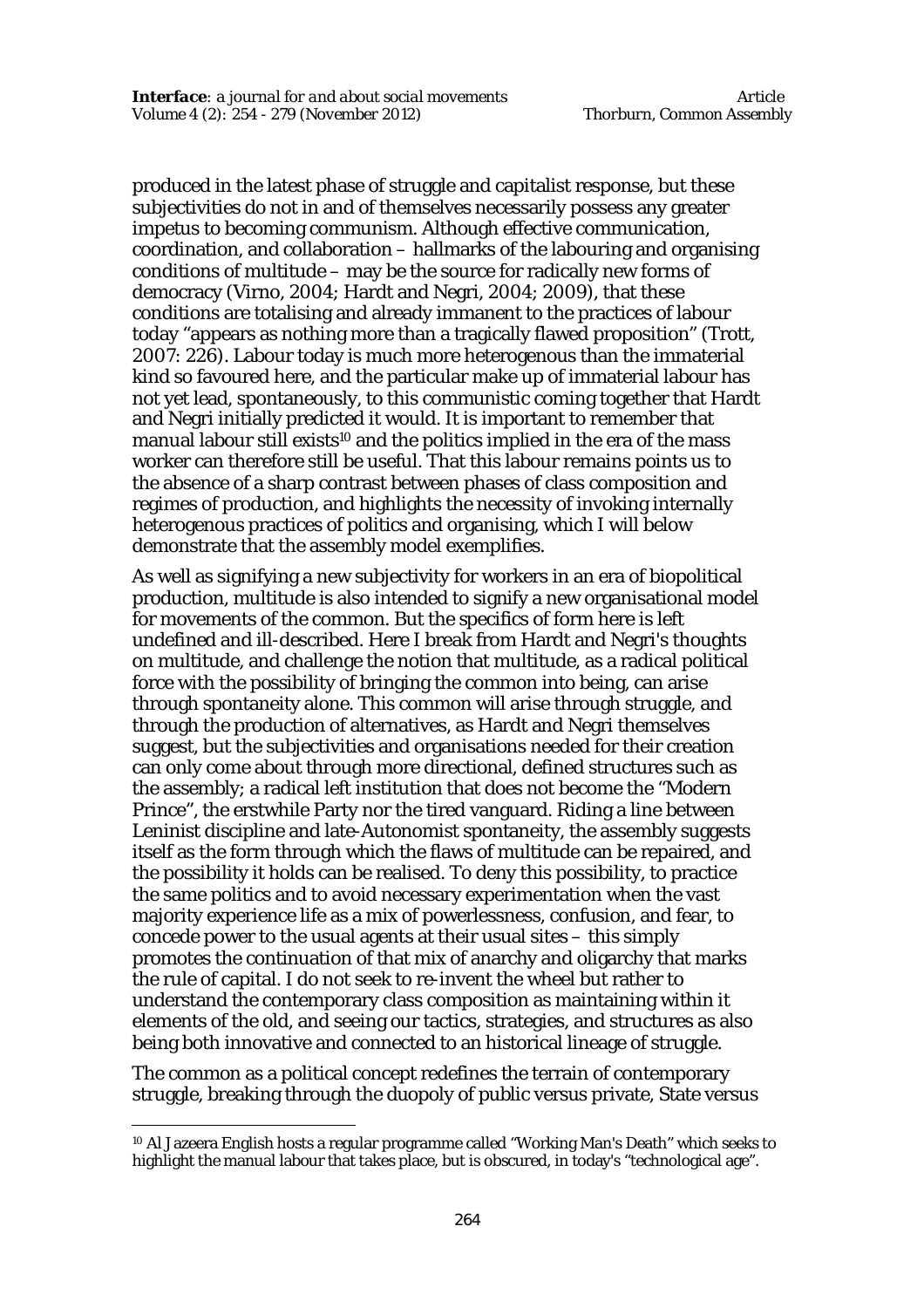Market. Hardt and Negri define the common as, first, "the common wealth of the material world – the air, the water, the fruits of the soil, and all of nature's bounty – which in classic European political texts is often claimed to be the inheritance of humanity as a whole, to be shared together" (Hardt and Negri, 2009: viii). But, beyond nature, the common can also be considered even more significantly the sociality necessary for production in post-Fordism; things such as knowledge, culture, language, and historical remembrances (Mattei, 2011). This understanding of the common does not see humanity as a separate entity outside of nature, humanity as the exploiter or caretaker of the common, natural or social; it does not posit a subject (a human, a corporation or a government) which rules over an object (a good, an organisation, or a territory). Rather it sees human beings as impossibly networked into the world around then, as entities which together inhabit in a common world. No longer about a particular life sphere (as is the notion of the commons as natural commons) that can be set aside and preserved; the common is rather about how politically the whole species being can be subsumed to capital and simultaneously how this is open to various practices of resistance; and thus a fitting political project for the multitude whose entire life capital has made productive.

Instituting the common is a fundamental task, particularly in the current era of neoliberal globalisation, and the common (both ecological and social) becomes increasingly obscured through the dominant capitalist ideology and neoliberal state policies. In today's politics of austerity, the turn to privatising the common rapidly increases, and both the natural and cultural elements of the common are increasingly valorised and made into private property. Liberal notions of the commons does not break with this State/Market, subject/object duopoly, and rather risks reproducing "the traditional mechanistic view, the separation between object and subject and resulting commodification" (Mattei, 2011). Elinor Ostrom, for example, has amply demonstrated through overwhelming empirical evidence that cooperative property arrangements do not bring about the tragedy and destruction that Hardin predicted in *The Tragedy of the Commons,* where individual self-interest exploits and destroys common pool resources. Rather, cooperative property arrangements have been quite successful (Ostrom, 1990). What liberal conceptions of the commons do not contend with, though, is that corporations and States, if not individuals, *do* behave in ways that produce the tragedy of over-extraction and exploitation of which Hardin warned. It is markets and States that produce the tragedy of the commons, markets and States that "tend to operate as relentless and merciless maximisers of short term interest" (Mattei, 2011). Property laws, whether public or private, are merely justifications for the power of "dominant sovereigns over weaker subjects in a process of brutal exploitation" (Mattei, 2011). The end result is that liberal notions of the commons such as those forwarded by Ostrom do not overcome commodification but instead contribute to the lineage of modernist thought that denies the possibility of the radical break from commodification from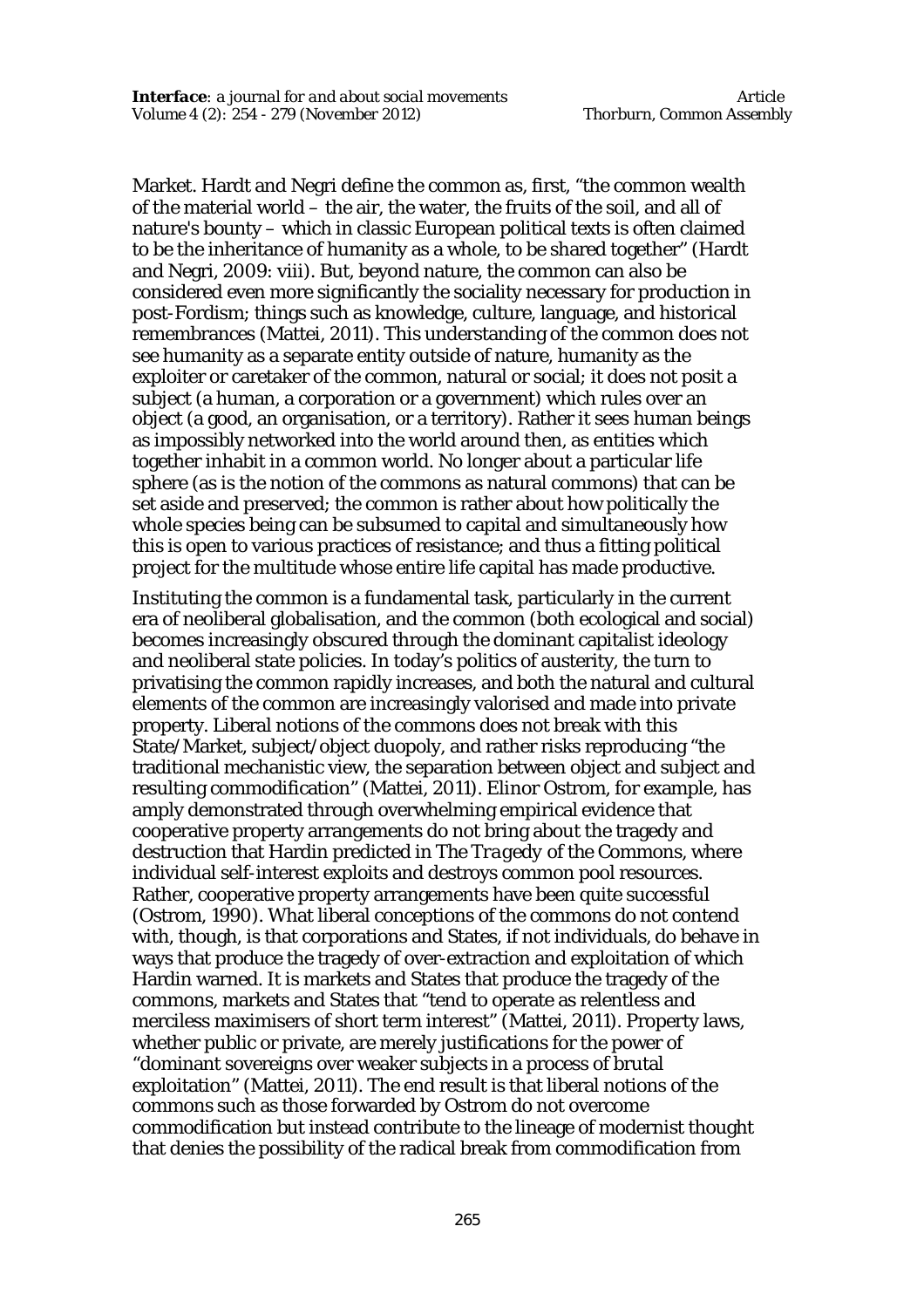#### ever occurring.

Theories of the common propose a different possibility from the public/private or State/market duopoly. It is my contention that a politics of the assembly can help us find an organisational form for these new epistemic and political projects of emancipation. The idea and practice of the common can lie beyond the "reductionist approach of subject-object, which produces the commodification of both" (Mattei, 2011), and lies in the terrain where we see ourselves as the common, as part of an environment whether rural or urban, natural or cultural. In this conception of the common, we can see multitude as inseparably linked to communities, to ecosystems, to knowledge, and to political institutions. The assembly as a political form allows us to do just this – to cut across competing political ideologies, to understand the common as something that develops together through collaborative efforts that are both a part of our labouring conditions under capitalism, but also develops from our resistances to that dominant ideology and our creative expressions in these anti-capitalist political projects. More than that even, though, it is my contention that the assembly as a form both contributes to bringing about the common, but also *is* the common itself, becomes the common in its very constitution.

### **The assembly past and present**

Assemblies as means of forging political directionality for groups of workers are not new. The contemporary incarnations of assemblies such as in the Occupy movement, or in the Greater Toronto Workers' Assembly, carry with them a long history of other experiments in workers' democratic control and working-class self liberation. From the early soviets of the first and even the second Russian revolution, to the factory councils in Turin in 1918, to the assembly movement in Spain in the 1970s, organisational forms have existed which, in their very construction, resisted the top-down politicking of parties, vanguards and parliamentarianism.

Assemblies, as a form of decision-making, were often a component part of anarchist and Marxist traditions like the Council Communist movement. Like the "council," then, assembly can be considered something of a catchall term for a "form of organisation renewed at different times and across different countries by groups of workers often unaware of this kind of structure or of previous historical precedents" (Cohen, 2011: 48). Workers' councils and assemblies tend to operate with directly democratic decisionmaking structures, focussing on the self-activity of workers, building unofficial and cross-union forms of worker organisation. These assemblages of workers also helped to forge class unity in that they often incorporated unionised workers with their non-unionised counterparts. Broadly speaking, assemblies are a form or mode of organisation that prioritises, and is a direct vehicle for, class struggle. Forms of direct democracy are fundamental to these movements, and can be seen in the mass meetings,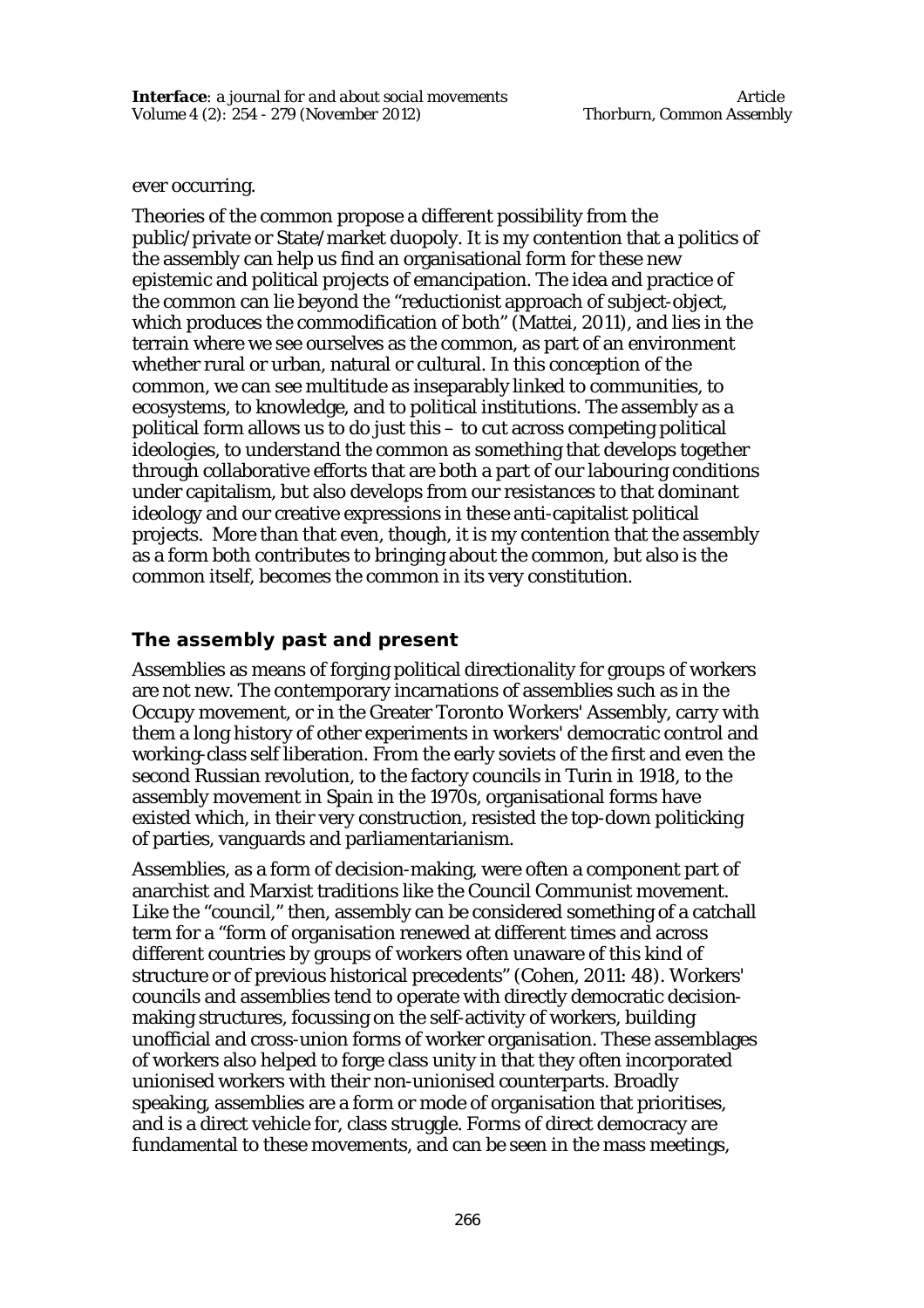delegate structures and, occasionally, the creation of accountable, revocable "local leaders". Features of direct democracy have been seen in even the earliest workers uprisings under capitalism, for example in the Chartist movement (1830s and 40s Britain) and even in the earlier tradition of "cross trade conferences" held as early as 1810 (Cohen, 2011). Directly democratic structures were often threatening to traditional, bureaucratic trades unions as they allowed decision-making to take place at the site of labour, by workers themselves, and did not require waiting for directives from labour leadership. This is evident, for example, in the Great Upheaval of the 1870s in the United States (Brecher, 1999), wherein railroad workers walked out in a mass strike action against wage cuts and developed delegate committees "ignoring the leadership of their national unions" (Cohen, 2011: 49).

The assembly form is simple in that it develops out of the material conditions of workers – it is not "plucked from thin air" (Cohen, 2011: 48) – while in practice it remains work. There are claims to the naturalness of this form, as councils and assemblies have been repeated throughout various cycles of class struggle, often in movements with little knowledge of past precedent. The combustion of radical energy from workers in the form of councils, soviets, and assemblies should not necessarily be considered a spark which ignites a fire, but rather a fire that grows out of embers already lit – this is to say that "workers independently and repeatedly learn and put into practice class-based lessons," (Cohen, 2011: 54) and the practices that arise develop out of the concrete needs of workers over long periods of both struggle and stagnation. While there is spontaneity, then, there is also coordination – the long smouldering embers of workers' discontent eventually combust into flames, usually after the assembly form has already been constituted in a specific location.

Councils and assemblies as the political form for the emancipation of labour strive to overcome the division between the economic and political spheres – they make struggles over the wage not simply an economic struggle but a political one11. This makes them inherently revolutionary, as this division underpins the capitalist state, and overcoming the division thus means "in fact, overcoming the capitalist state itself" (Bonnet, 2011: 66). Because unions had historically struggled in the economic and parties in the political spheres, councils resisted this ossified structure and worked to overcome the division.This desire for innovation in form helps explain why councils and assemblies have been so stalwartly resisted by labour unions and traditional left parties. At almost every turn, historically – as we will see in just one example with the Spanish assembly movement – workers' councils and assemblies as movements that condensed power into the bodies of workers themselves were strongly resisted by forces on both the left and right. That being said, there has always existed a minority current into which assemblies and council movements have fit, whether it be from Marx's writings on the Paris Commune, through council communism,

 $\overline{a}$ <sup>11</sup> For a greater elaboration on this, see Negri, 1989.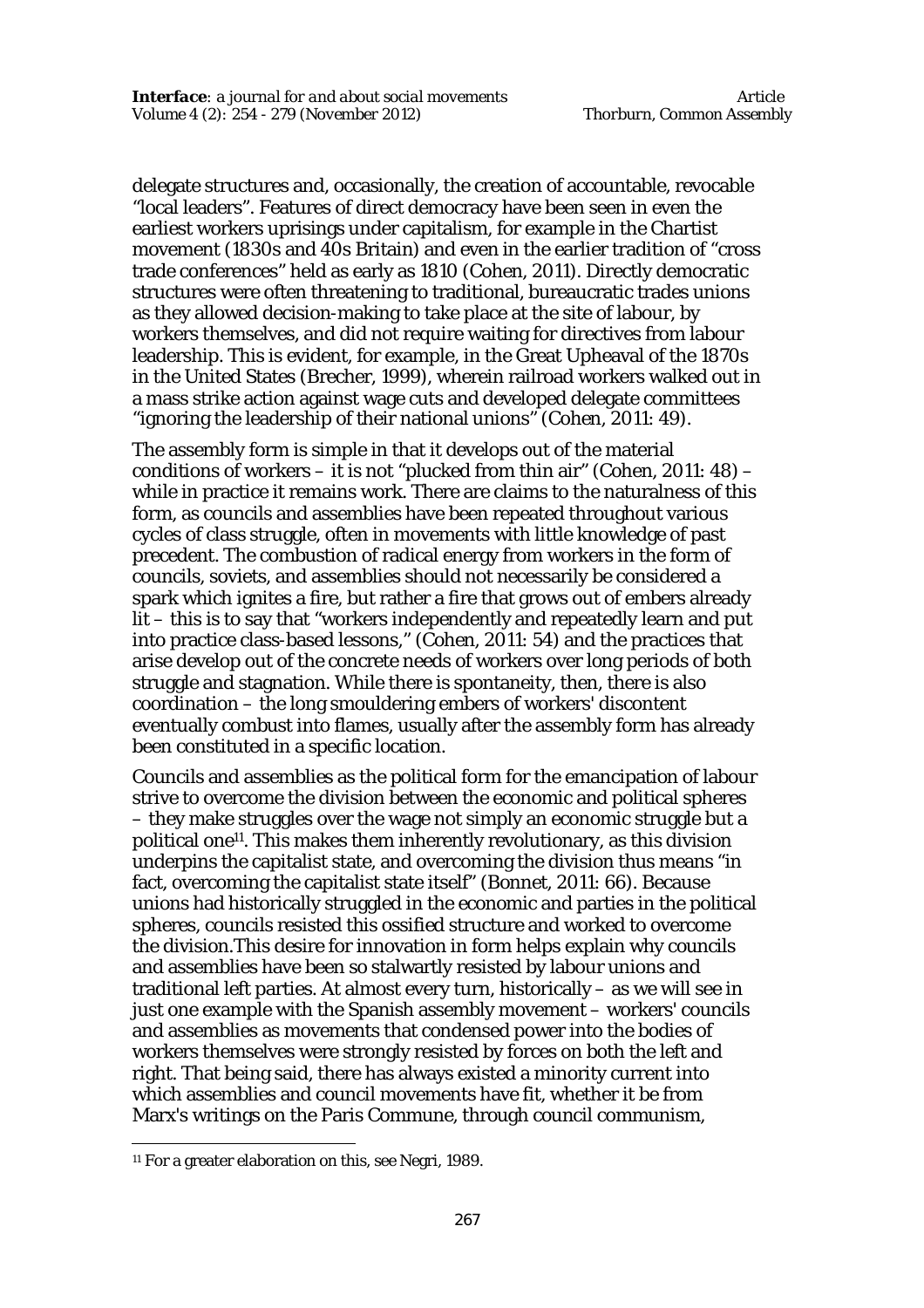elements of Trotskyism, anarcho-syndicalism, *operaismo*/Autonomism and other "heretical" left currents which have seen "workers control and councils as the basis of a self-determined socialist society" (Ness and Azzelini, 2011: 2).

Spain in the 1970s provides an example of the use of assemblies as an experimental, directly democratic organisational form resisting more authoritarian organising measures. The workers' assembly movement that arose in Spain during the waning of Franco's dictatorship described itself as the "independent manifestation of the proletariat" (Amoros, 2011) and served as a physical confirmation of the class struggle in that country. Not simply a movement against the Franco dictatorship, nor merely a movement in support of his replacements, the assembly movement in Spain was an "upraising against all forms of exploitation that escaped the narrow framework of bourgeois politics intended for the containment of workers" (Amoros, 2011) and catalysed resistance to anti-Franco opposition groups. Rejecting vanguardism, electoral politics, and trade union reformism, these assembly movements sought rather to invoke practices of solidarity, selfdefense, direct dialogue, and the general strike as their specific methods of struggle. Though they began less as a clarified movement, the assemblies soon forged ahead as institutions for the defense of diverse workers' everyday interests, and served as spaces for workers to discuss labour problems and strategise around employment issues. They formed in different domains of public life, taking the shape of meetings and colloquiums, street occupations and public engagements and actions. Through the process of self-education and expansion, the assembly movement eventually shed its purely spontaneous character and was able to sharpen itself into a coordinated self-defense body, with aligned activities and actions – a move that was a necessary evolution from previously fragmentary politics. Through commitment to horizontal, democratic engagement, and diverse memberships, locations, and tactics, the Spanish assemblies of the 1970s never developed into the strict, inflexible party structure of the earlier political mobilisations of, say, the soviets under the Bolshevik party. For a moment, workers' assemblies in Spain became a true counter-power, independent and with enormous force, and full of apparent possibilities.

In the same way that Hardt and Negri discuss multitude as the new, creative social subjectivity of the post-Fordist era of biopolitical production, so too are assemblies and councils about the unleashing of human creativity in the search for and discovery of new ways of being – and producing – together, in common. Councils and assemblies as organisational forms and structures of working class power came from the shared experience of the early capitalist labour process, from the unity and solidarity forged through work, often factory work taking place in the same geographical space. That spatial unity, that locational solidarity, is not as totalising today – which is not to say that it does not exist at all. But older forms of organisation must mesh with and blend with newer forms, so as to develop a politics capable of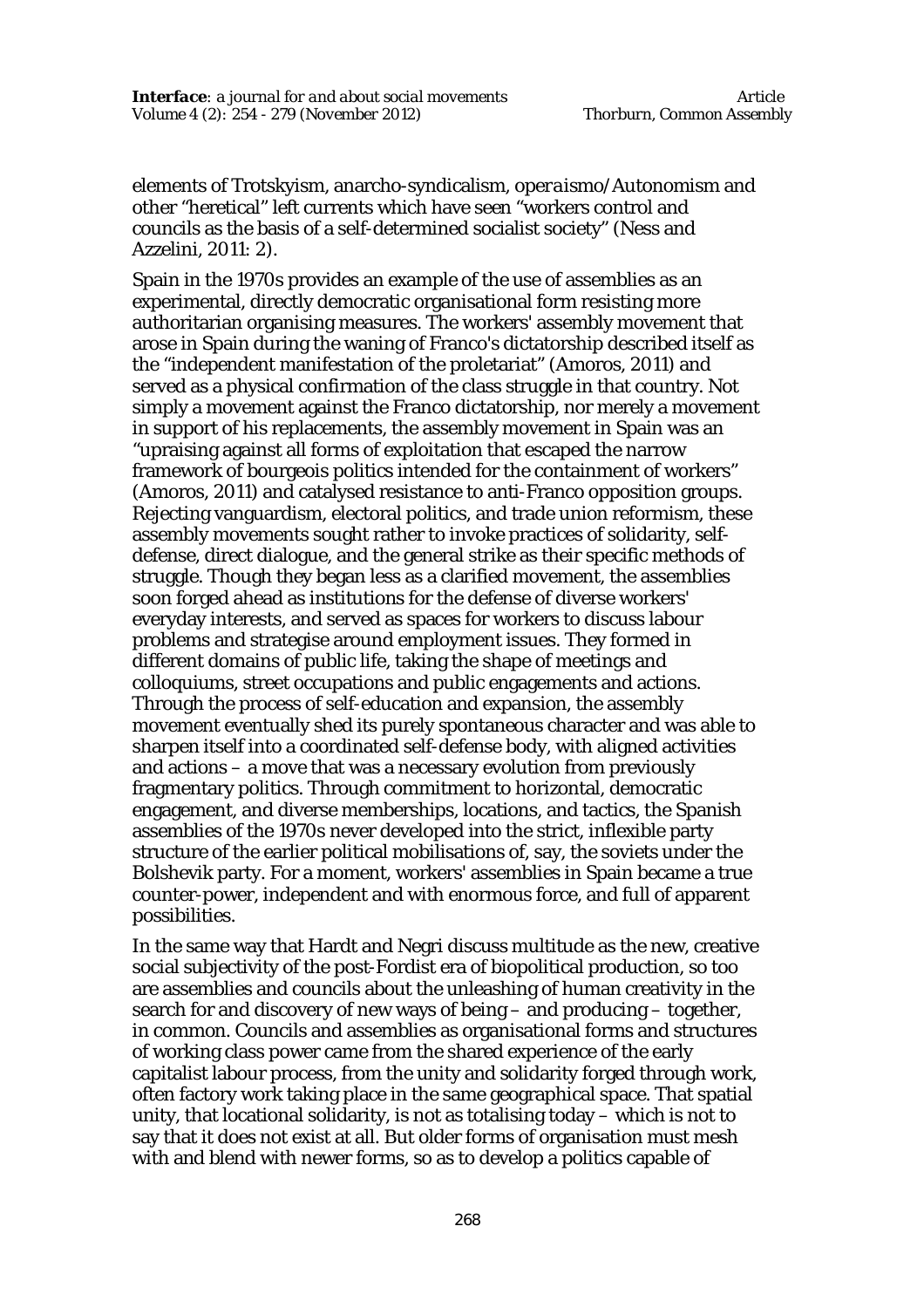resistance, and creation. The reinvigorated assembly contains within it the lineage of those earlier assemblies of the era of the mass worker. The contemporary assembly as an organisational form also speaks to those engaged in the locationally specific, industrial factory work that still exists today. Contemporary assemblies are heterogenous; they do not seek to eradicate difference, as the philosophy of unity that drove much of the Leninist style organising of earlier eras did, but rather use the sectarian, gender, racial, and class differences contained within the assembly as a creative force for the advancement of a dialectical political vector.

The assembly model in general, but as specifically detailed in the work of the GTWA, can be seen as an institution of simultaneous dissent and action that can be, and can bring about, the common. The assembly, with its inclusiveness, non-sectarian identity, and horizontal, participatory structure, registers the dissent of growing numbers of people dissatisfied with hierarchical modes of organisation and politics, and also slowly and often clumsily builds a new politics and social that can be considered an emergent common.

Formed in the autumn of 2009, the GTWA was developed out of a series of consultas with a variety of differently situated activists and organisers on the anti-capitalist, labour, and social movement left. These consultations sought to illuminate the differences between various activist projects and the labour movement (in particular, these consultas sought to bring together auto factory-based labour organisers and activists in the social movement-oriented Ontario Coalition Against Poverty). They sought to build strong relationships of solidarity between these two often opposed forces in order to bring into relief and examine the relationship between class and other forms of oppression and social determination. The tensions between labour bureaucracies and activists which existed throughout the history of radical movements<sup>12</sup> was also at play in left organising in Toronto. The GTWA is imagined as a place where these tensions can be sorted through and alleviated. The Assembly is narrow enough to limit its membership to those identifying with the anti-capitalist left, but broad enough to encompass anarchists and socialists, labour activists and social movement organisers, autonomists and communists, Trotskyists and dissident members of Canada's social democratic party, the New Democratic Party. As a space of reflection and action for disparate and often disconnected actors, the Assembly hopes to defragment struggles and build larger collectivities for work that might address the limits of earlier modes of organising and opens the Assembly up to the possibility of being, or becoming, a living body engaged in the creation of the common, even if it does not directly recognise itself as participating in this. Much of what connects the Assembly to the concept of multitude is largely unrecognised by the organisation (as Autonomist thought is not the prevailing political tendency within the project), but it is these connections that, if deepened,

 $\overline{a}$ <sup>12</sup> Much of which is outlined in Ness and Azzelini (2011)*.*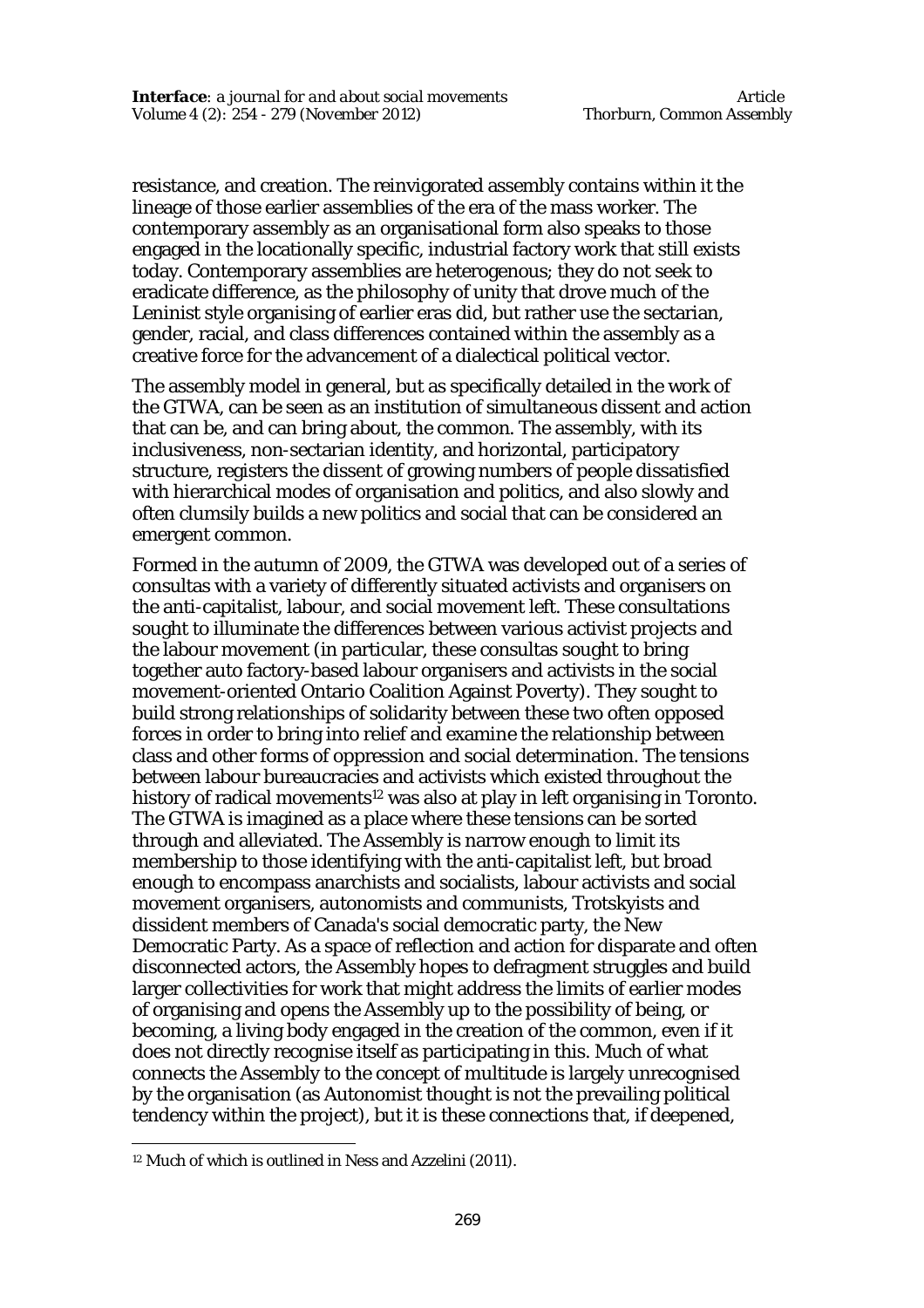can continue the GTWA as a radical and revolutionary institution of the common.

The Occupy movement, too, uses the model of the assembly in unique and important ways – the General Assembly was the centrepiece of most Occupy encampments, with GAs often taking place twice a day during the active occupations. The complexity of Occupy's engagement with the assembly process points us to some of the difficulties that embed themselves within the notions of both "the common" and "multitude." General Assemblies in various Occupy sites were points of contention, and varied sites took different approaches to the use and structure of the GA. The New York City General Assembly, struck before the Occupy encampments began, agreed upon the following definition of the General Assembly on 3 September 2011:

> NYC General Assemblies are an open, participatory, and horizontally organised process through which we are building the capacity to constitute ourselves in public as autonomous collective forces within and against representative politics, cultural death, and the constant crisis of our times (quoted in Holmes, 2012: 152).

But, by October when the Occupy Wall Street encampment was just a month old, some argued that the "General Assembly was becoming a form of entertainment" and it "could not withstand the pressures of a constant public and permeable space" (Holmes, 2012: 155). The GA was, itself, becoming a "machine of the mob" (Holmes, 2012: 155), counter to its original intentions. There is a distinct difference between the *use* of assemblies by Occupy, and the assembly *as* the predominant form of a political body on the left centred around a baseline of generally shared politics – something Occupy could not claim but the GTWA can. Occupy sites also used General Assemblies as decision-making bodies and information-sharing sites over the course of a spatial occupation – they are open to anyone at any time without any specific membership criteria, thus often involving actors with competing politics and priorities. The Coalition of student associations, *CLASSE13*, which drove much of the Quebec student strike imagined the assembly as the political spaces in which organisers and participants would come together, discuss politics, debate, and decide upon strategy in a movement of diverse political actors grounded by a shared political demand. The Assemblies were open for observers, but votes could only come from those affiliated with member organisations. For example, only members of the Geography department at Concordia University could vote in the assembly held by that departmental association. For the GTWA, the assembly is the form through which a non-sectarian, open and heterogenous politics are conducted by political actors of varying tendencies

 $\overline{a}$ <sup>13</sup> CLASSE stands for the Coalition Large de l' ASSE or, in English, the Broad Coalition of Associations for Student Union Solidarity.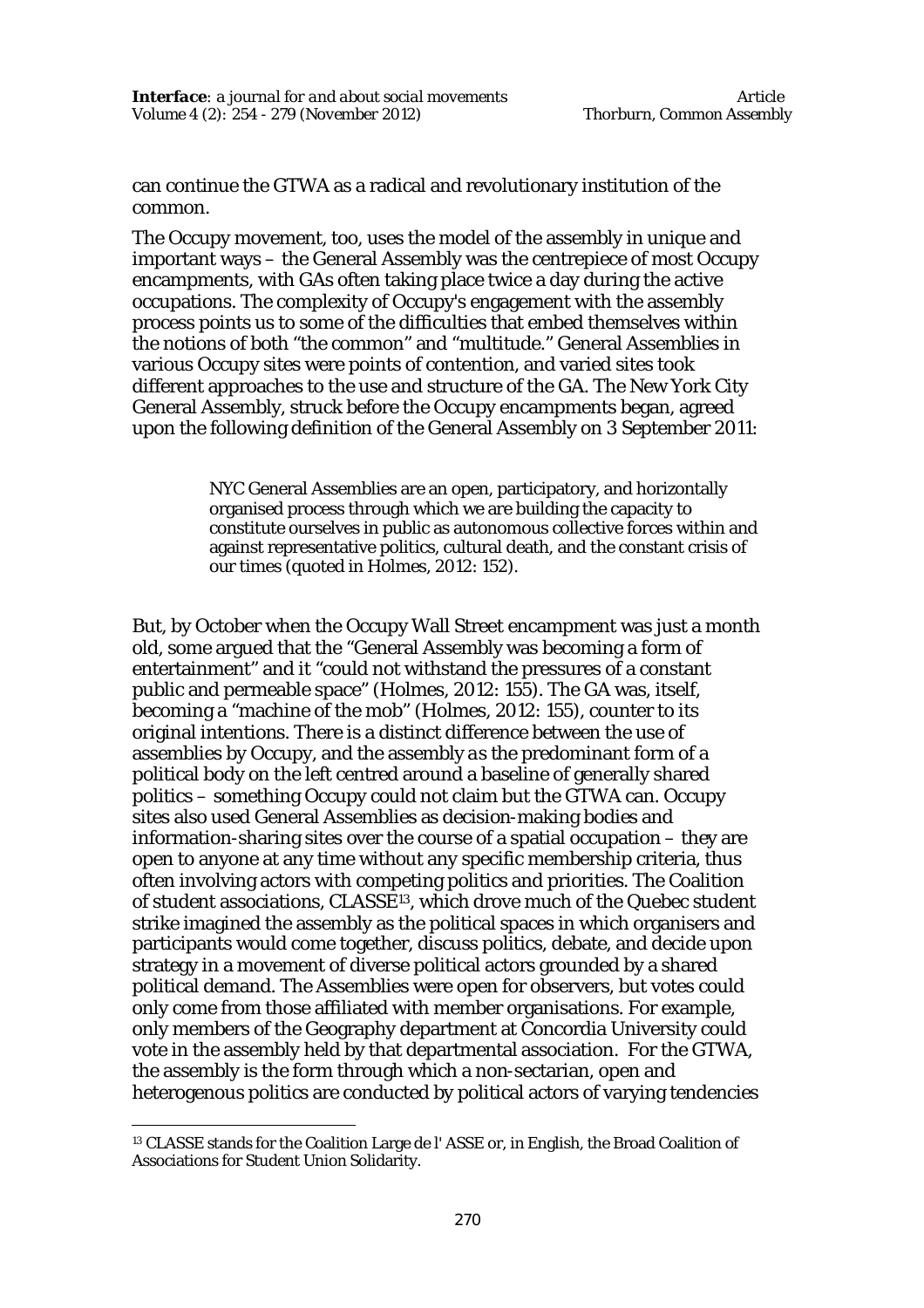for which strategies and tactics form the largest deviation. The difference between these three examples is subtle but important – it is the difference between the assembly a tool and as mode of being. The GTWA, even if it fails – and it may, indeed have already failed in its heterogenous aims by the time of this printing – the project itself, in attempting to think through *new* forms of left working class organising in Toronto, has begun the process of creating a new organisational common; it has taken initial steps forward in expanding and deepening processes of struggle in the city through attempted convergences of competing and differing visions of radical left organising. It has raised the level of discourse and debate alongside the level of collaboration, even if its long-term survival remains to be seen.

# **The assembly as common**

Protracted internal debate is an essential component of an assembly. This commitment to debate and dialogue can make conclusions slow to arrive at but does not have to derail the process of decision-making entirely. GTWA meetings are forums for debates that are otherwise not had on the left in general. With just over 300 members, the Assembly does not operate on the basis of consensus, and instead uses voting as its decision making tool. The General Assembly is the highest authority of the GTWA, and no decisions can be made or passed unless they go through discussion, debate, and voting by the assembly as a whole. In this way, assembly politics can begin to actively rethink the dichotomy between vertical and lateral organising, in favour of more hybrid models, recognising the necessity of working with diverse subjects and groups, while maintaining a commitment to continued struggle through practice, debate, and action. An assembly, then, attempts to strengthen political communication for the multitude. If we are to see networking and dialogue as a series of situational negotiations based around the possibility of changing both one's own standpoint and that of another person's, an assembly gives a foundation for this spatial and temporal togetherness without the necessity of drawing clean lines of for or against, distinctions of good versus evil. That being said, disagreements arise, and the GTWA has not yet discovered ways to move forward in the face of serious political polarities. As time goes on, certain positions within the assembly harden, certain tendencies calcify and certain segments of the GTWA population – mostly more horizontal activists, anarchists and autonomists – feel less "at home" within the greater body, due to concerns over the direction of the assembly. This said, many of these activists still feel a commitment to the work they carry out in the committees or campaigns where the majority of their activity is centred. This opens up a serious issue with regard to the level of democratic engagement on the part of the membership and troubles easy understandings of the assembly as a model to simply put in place to improve democratic organising. That being said, providing the space to begin to work through these disagreements – to talk across tendencies – is an important first step in building mass movement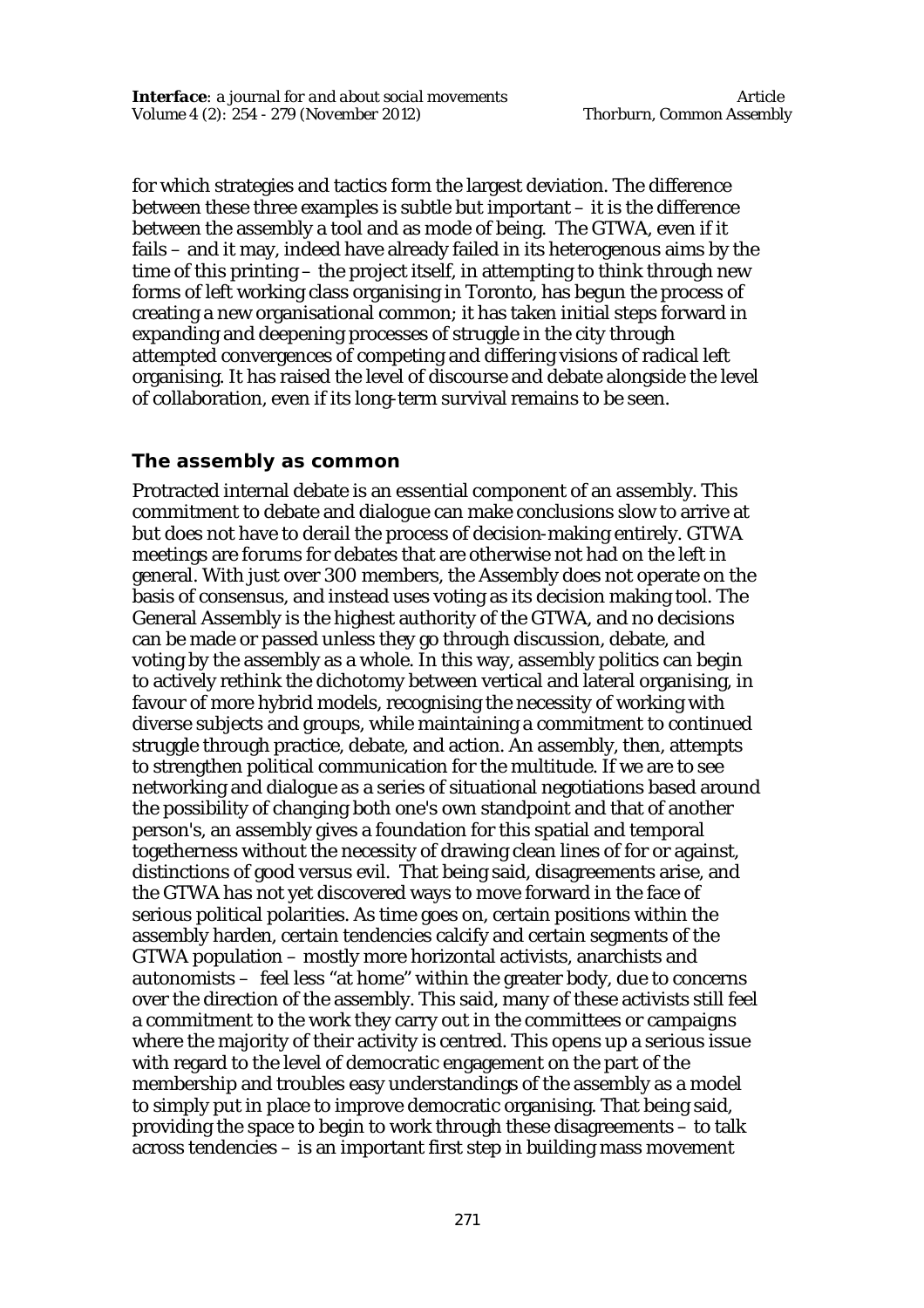organisations that are not to re-inscribe oft-committed errors more vanguardist-type organising models.

As noted, most of the GTWA's action-oriented work takes place in its various committees and campaigns which include the Public Sector Defense Committee, the Feminist Action Committee, the Internal Education and Political Development Committee, the Culture Committee, and the Free and Accessible Transit Campaign. These committees and campaigns have autonomy to carry out political activity in the way that they deem most valuable, and their actions then lay the foundation for broader political debate and commentary. For example, in the winter of 2012 the Public Sector Defense Committee intervened in a dispute between a labour organisation and a social movement organisation. As Toronto's city council prepared to vote on a highly contentious austerity budget that would see cuts to social programming and the outsourcing of many unionised jobs, social movement activists sought to take action, organising a demonstration outside of City Hall on the evening of the vote. The labour organisation initially did not respond to calls for collaboration and when they finally did, they attempted to control the planned demonstration actions. The social movement activists sought to enter City Hall and engage in a process of non-violent disruption of the council meeting. The labour organisation disagreed with these tactics, but went further, attempting to thwart the social movement activists and community members from proceeding with their action by threatening to take over the rally and cut social movement activists out. The GTWA Public Sector Defense Committee felt it inappropriate for organised labour to dictate the terms of protest to social movement and community groups, but remained cognizant of the fractious history in activism that the immediate conflict was replaying – a history of disagreement around tactics between labour unions and social movements that is in no way limited to organising in Toronto.

As a clarification of its own politics, and through long discussions, the Committee drafted a letter to the labour organisation highlighting three issues at the heart of the current manifestation of the conflict between social movements (less hierarchical) and unions (more hierarchical), including a) the legitimacy of certain social movements as a significant community voice, b) the role of certain social movements in rallies, protests, and demonstrations, and, most importantly, c) labour organisations' claims to unilateral authority in determining the tactics of others. The Committee felt that the conflict between the labour organisation and the social movement was a key sticking point in a history of struggles as they have manifested in varying geographic locales, and it needed resolution. Whenever there is collaboration between more horizontal and more vertical organisations, there is a question of surrendering some autonomy in the name of common strategy, and this needs to be respectfully negotiated. One group cannot assert dominion over the tactics of others, and the committee felt that limiting class struggle to "polite" tactics are neither effective nor in tune with the ways labour has acted in the past, nor with the prevailing political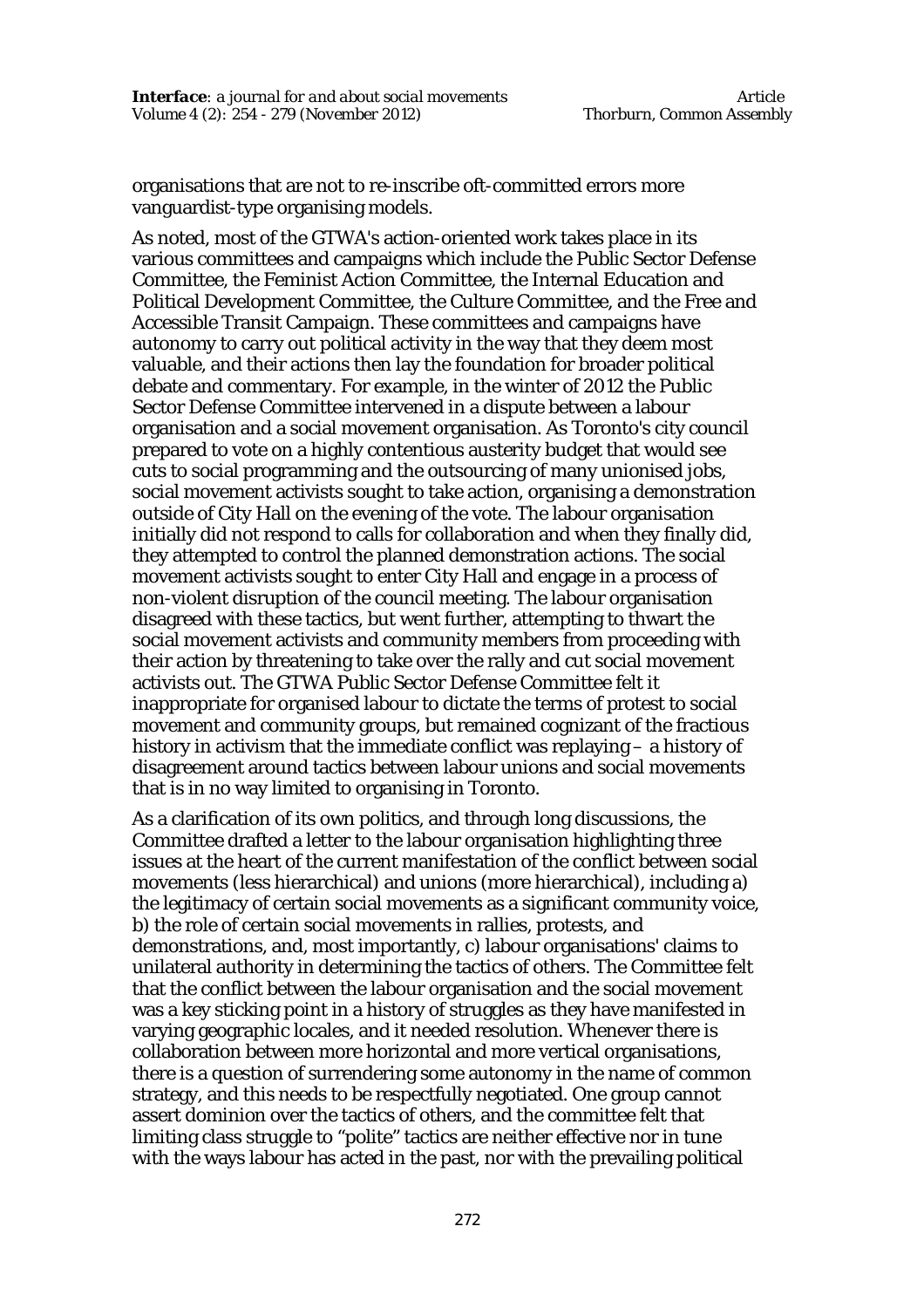conditions, such as the recent actions of Occupy, which helped to inaugurate bold and audacious actions onto a mainstream political stage. This intervention led to conflict within the broader organisation as a whole – some members agreeing with the Committee's intervention, others virulently disagreeing. The end result was a fruitful, powerful, and important political debate and discussion that helped the Assembly further delineate its own politics and positions, bringing not unity to a multitude, but rather the negotiation of difference.

For Hardt and Negri's multitude, there is no unity, no centrality, no homogeneity. Multitude is heterogenous, the opposite of previous forms of communism which relied on an homogenous subjectivity around which the politics could cohere. A contemporary politics of the common rely on different social subjectivity, an internally differentiated subjectivity that is heterogenous but not separate. In a way that the concept of multitude is unable to, the notion of an assembly as a coming together of bodies and subjects into politicised space creates a *form* of unity without necessitating an absolute agreement. In the Greater Toronto Workers' Assembly debate rages regarding structure and practice; regarding the future directions of the project. Should the assembly intervene in electoral politics or develop a political platform? Should it become a more active force in organising or focus on strengthening political debate and changing political conversations? None of these debates are resolved, but the important work is already underway – creating the common space for these conversations to take place.

The GTWA also represents a common politics by bringing together different segments of the working class, segments that have been divided by "the pressures of neoliberal policies and labour markets" (Rosenfeld, 2011) and isolated both in their workplaces and homes. Isolation is a large part of post-Fordist capitalism, as workers are no longer convening together in large factories but are, often, separated in precarious work conditions, labouring on contracts, working from home or in others' homes,<sup>14</sup> often located in alienating suburbs. But the isolation of workers in post-Fordist capitalism is not only spatial. The divisions that are part and parcel of the new, post-Fordist workforce have created rancour within the working class itself. Workers are pitted against workers for jobs and, in times of austerity, those perceived members of the labour aristocracy with union protection who labour for higher wages and greater benefits are taken by many members of the non-unionised working class to be an obstacle to greater wealth distribution and thus a different kind of class enemy<sup>15</sup>. In Toronto, for example, the working class is very mixed with a dramatically declining

 $\overline{a}$ 

<sup>&</sup>lt;sup>14</sup> This is most especially the case of women, often racialised women, engaged in care work, such as domestic workers, personal support workers, and those engaged in elder care. Much of this has been discussed by autonomist feminists such as Dalla Costa, Fortunati, Federici and the Spanish feminist collective, Precarias a la Deriva.

 $15$  This can be seen in the comments sections of newspapers on a regular basis.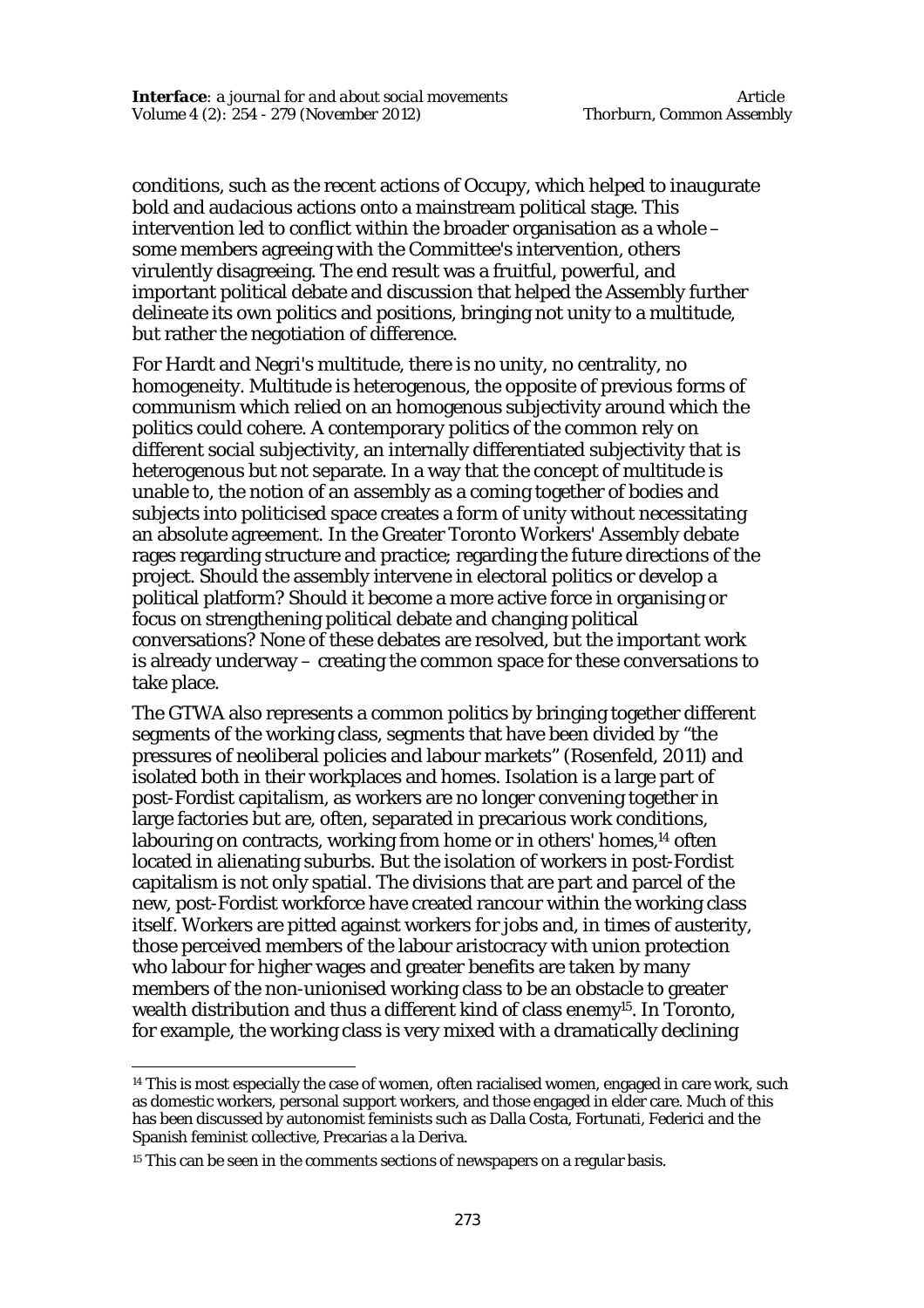industrial base and the financial sector, real estate, and public services as the economic drivers of the city. The working class itself is divided into "highly segmented clumps of concentrated numbers: construction; upperend manufacturing; lower-end manufacturing; servicing the financial services cluster, as well as the retail centres and the entertainment complexes" (Rosenfeld, 2011). Deeper internal divisions within the working class continue with the trajectory of neoliberalism. Such divisions reveal themselves to be highly gendered and racialised in Toronto . Real wages across the city have declined over the last decade<sup>16</sup> as much work has been consistently outsourced, privatised and restructured. Immigrants – of which there is a high density in Toronto – can make up key elements of the commercial capitalist class, but these communities also make up "an increasingly cheapened and precarious segment of the working class" (Rosenfeld, 2011), this being particularly true in the case of migrant women. What we are seeing, then, is less the Autonomist circulation of struggles than the segmentation of struggles amongst disparate groups. The concerns of the employed are counterposed to those of the welfare recipient; a white middle-class positioned against new immigrants; the taxpaying private sector maligns and competes with a parasitic public service. This momentum does not recompose struggles in circulation, as earlier Autonomist theories suggested took place in the era of the mass worker, for example. Rather, a de-compositionary antagonism of struggles (Dyer-Witheford, 2011) is underway and it is into this trajectory that the assembly – assemblies of the multitude in general, the GTWA in particular, can intervene and serve as a new political force for the creation of the common. The assembly is and can be the organisational mode and conceptual framework for a politicised multitude, one with a strong commitment to class analysis that simultaneously recognises the differing experiences of those interpellated into the body of the working class/multitude. The GTWA, especially through the work of its committees, is making the first steps towards the creation of an organisation of the common that is centred in both a class analysis of capital, but able to see the tendrils of capitalist exploitation that radiate outwards, throughout the social factory.

This base building through action is integral to the longevity of the Greater Toronto Workers' Assembly in particular and to assemblies as political movements in general. These bases make the Assembly an institution of the common which can develop and maintain a circulation of struggles long past the invocation of a revolutionary moment but throughout the very core of a new common social future. Earlier movements of multitude, in particular the anti-globalisation movement of the late 1990s, were mostly unsuccessful in the Western context of creating long-lasting institutions (and fair enough, that was never its aim). As some have suggested

 $\overline{a}$ 

<sup>16</sup> See Hulchanski, David J. et al "Toronto Divided? Polarizing Trends That Could Split the City Apart", a report for the Cities Centre at the University of Toronto, 2010, available at http://www.urbancentre.utoronto.ca/pdfs/gtuo/TorontoDivided-PolarizingTrends-CUI-January2010.pdf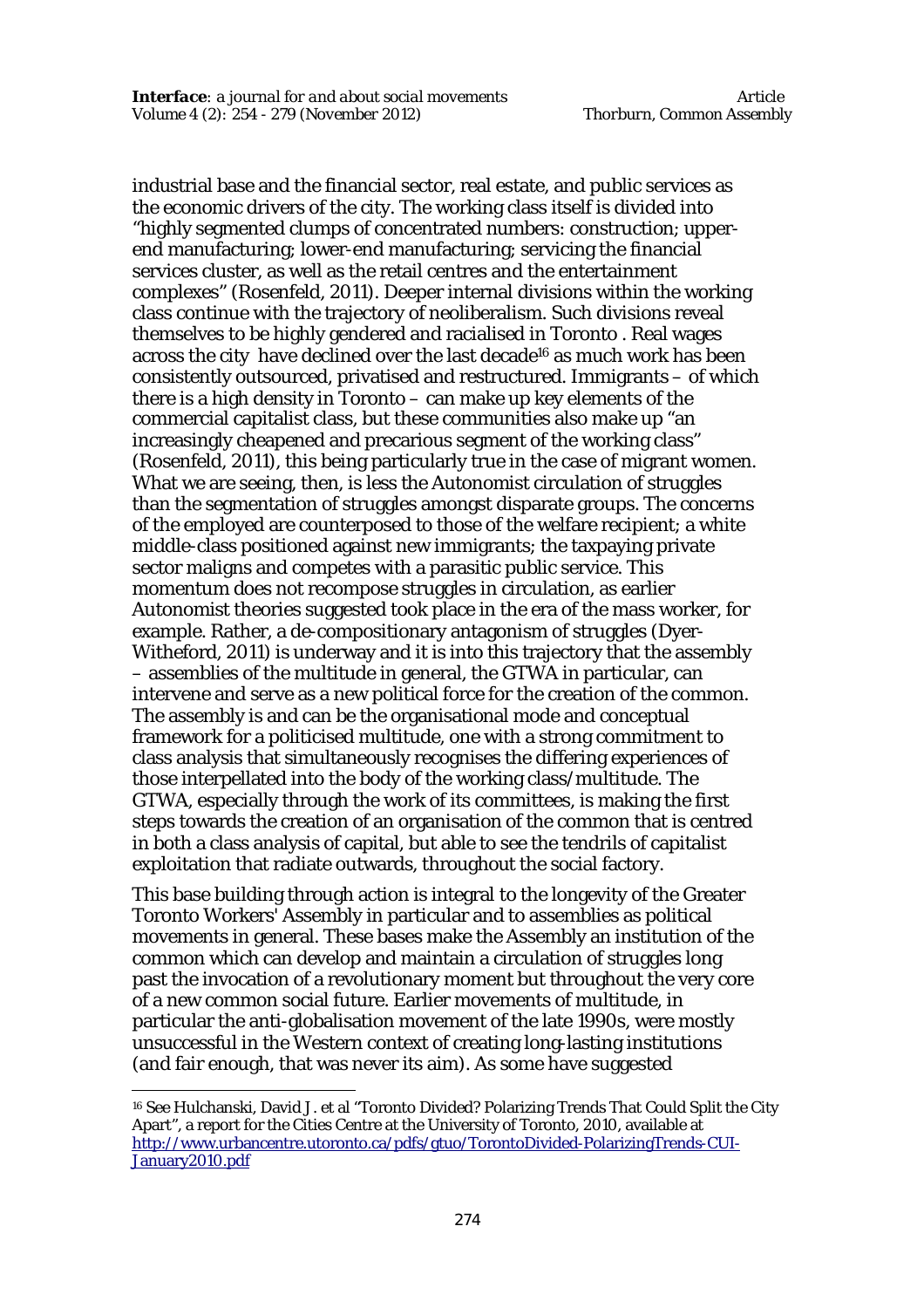(Katsiaficas, 2002; 2006, Nunes, 2007), the movements of the 1990s were often meant to be momentary, spectacular, tangential, and then dissipate. The main "institutions" which arose were largely in the ephemeral, virtual world of the internet. With its multipolar means of production and circulation, the internet was a way to massify information and open movements up to horizontality and transparency. As Nunes notes "it is only within the horizon of a social life that has become networked that a politics of networking as such can appear" (Nunes, 2007). Moving beyond the thrill of late-90s organising around the internet and the recent ecstatic claims of Facebook and Twitter revolutions that so ignored the low-tech actuality of the Egyptian and Tunisian revolutions, the GTWA marks a turning point in the relationship between communication technology and radical political organising. In its monthly coffeehouses, which offer space for members and the general public to discuss a specific theme or issue in its campaigns and general membership meetings, the GTWA attempts to create new spaces for people to meet together in person, to create the persistence and physical connection, which seemed to be missing from over-reliance on virtual communication. At the same time, the Assembly pursues very sophisticated digital communication strategies, using the internet for flexible and quick decision-making, communication, and promotion without forgetting the importance of face-to-face contact and debate. It is this strategy of melding the concrete and the virtual that operates to overcome the ephemerality and temporality of anti-globalisation movements, and yet still permits the flexibility and spontaneity that were doused in inflexible party structures of older forms of organisation.

In the era of crisis and austerity in which we are embedded, devising new political strategies and experimenting with new political forms is not only beneficial but is a necessity. Developing tactics and movements from below will be the only form of bringing about the common, and opening up the revolutionary potentiality of multitude. The assembly as a political form can be seen as that structure through which radical politics, politics of the common, can be formulated and developed. Certainly there is much to be learned from past movements, and as political subjects we must be aware of these histories, but the assembly form allows us to remain flexible enough to adapt to contemporary conditions, respond to contemporary crisis, and make space for a diverse range of subjects and actors so as to make radical social change – the coming of the common – a true possibility.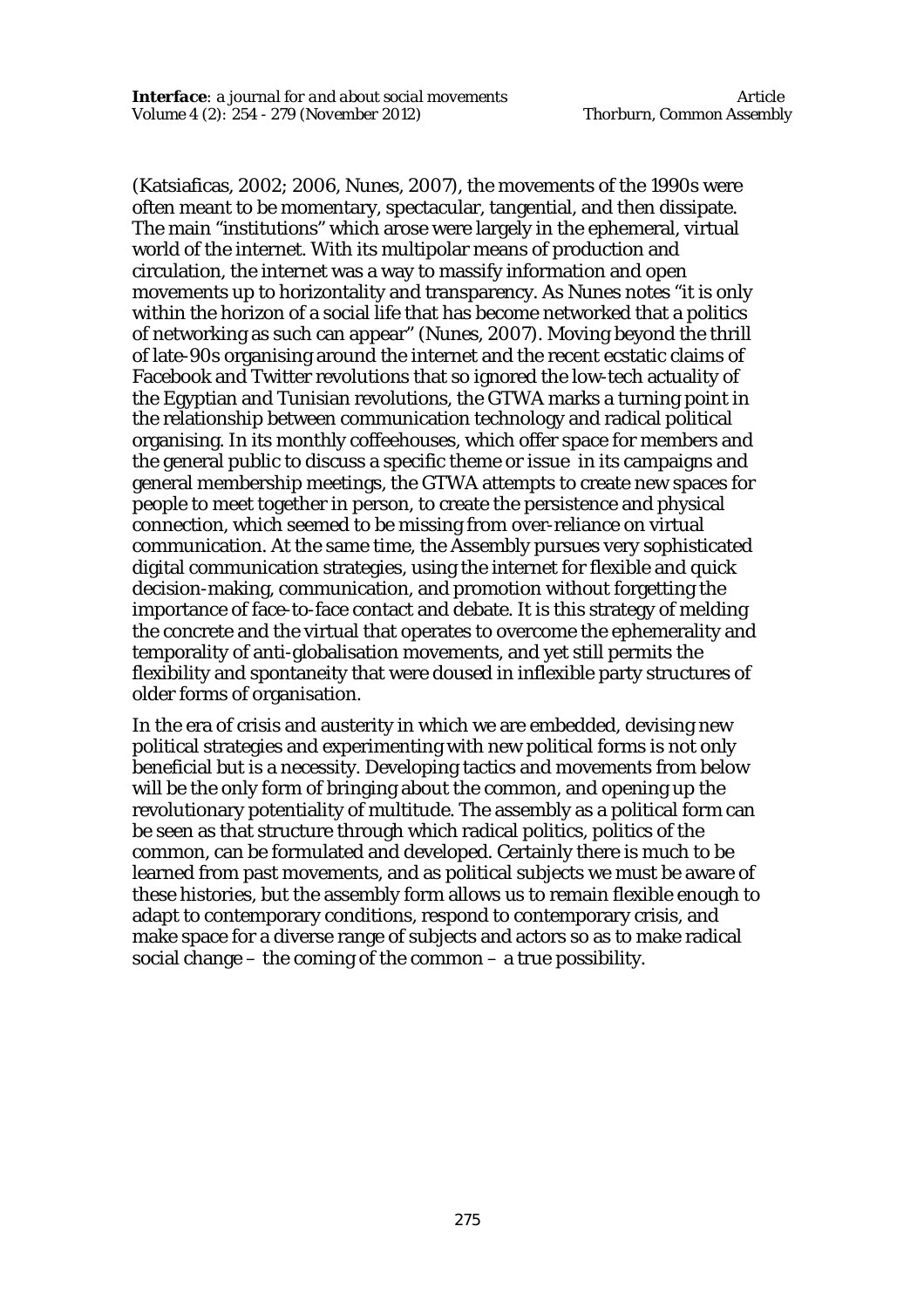### **References**

Amorós, Miguel. (1984). "Report on the Assembly Movement" found on libcom.org, accessed Aug 15, 2011. http://libcom.org/history/reportassembly-movement-miguel-amoros.

Bonnet, Alberto R. (2011). "The Political Form at Last Discovered: Workers' Councils Against the Capitalist State" in Ness, Immanuel and Dario Azzellini, eds. (2011). *Ours to Master and to Own: Workers' Control from the Commune to the Present*. Chicago: Haymarket Books.

Bowring, Finn. (2004). "From the mass worker to the multitude: A theoretical contextulisations of Hardt and Negri's *Empire.*" *Capital and Class,* 83. pp. 101-132.

Brecher, Jeremy. (1999). *Strike!* Cambridge, MA: South End Press.

Callinicos, Alex. (2006)*The Resources of Critique*. Polity Press, Cambridge.

Callinicos, Alex. (2003). *An Anti-Capitalist Manifesto.*Polity Press, Cambridge.

Casarino, Casare and Antonio Negri. (2008). *In Praise of the Common: A Conversation on Philosophy and Politics.*University of Minnesota Press, Minneapolis.

Cleaver, Harry. (1979) *Reading Capital Politically.* University of Texas Press, Austin.

Cleaver, Harry. (1998) *The Zapatistas and the Electronic Fabric of Struggle.* https://webspace.utexas.edu/hcleaver/www/zaps.html (accessed March 3, 2011).

Cleaver, Harry and Peter Bell. (2002) "Marx's Theory of Crisis as a Theory of Class Struggle*"* in *The Commoner.* No. 5, Autumn, 2002.

Cohen, Shelia. (2011). "The Red Mole: Workers' Councils as a Means of Revolutionary Transformation" in Ness, Immanuel and Dario Azzellini, eds. (2011). *Ours to Master and to Own: Workers' Control from the Commune to the Present*. Chicago: Haymarket Books.

Dalla Costa, Maria Rosa and Selma James. (1972) *The Power of Women and the Subversion of the Community.*

http://radicaljournal.com/books/maria\_dalla\_costa\_power/ (accessed Feb 27, 2011).

Dyer-Witheford, Nick. (2001) "The New Combinations: Revolt of the Global Value Subjects" in *CR: The New Centennial Review* Vol 1, No 3: Winter, pp 155-200.

Dyer-Witheford, Nick. (2006) "The Circulation of the Common." paper presented at *Immaterial Labour, Multitudes and New Social Subjects: Class Composition in Cognitive Capitalism.* 29-30 April, 2006. King's College, University of Cambridge.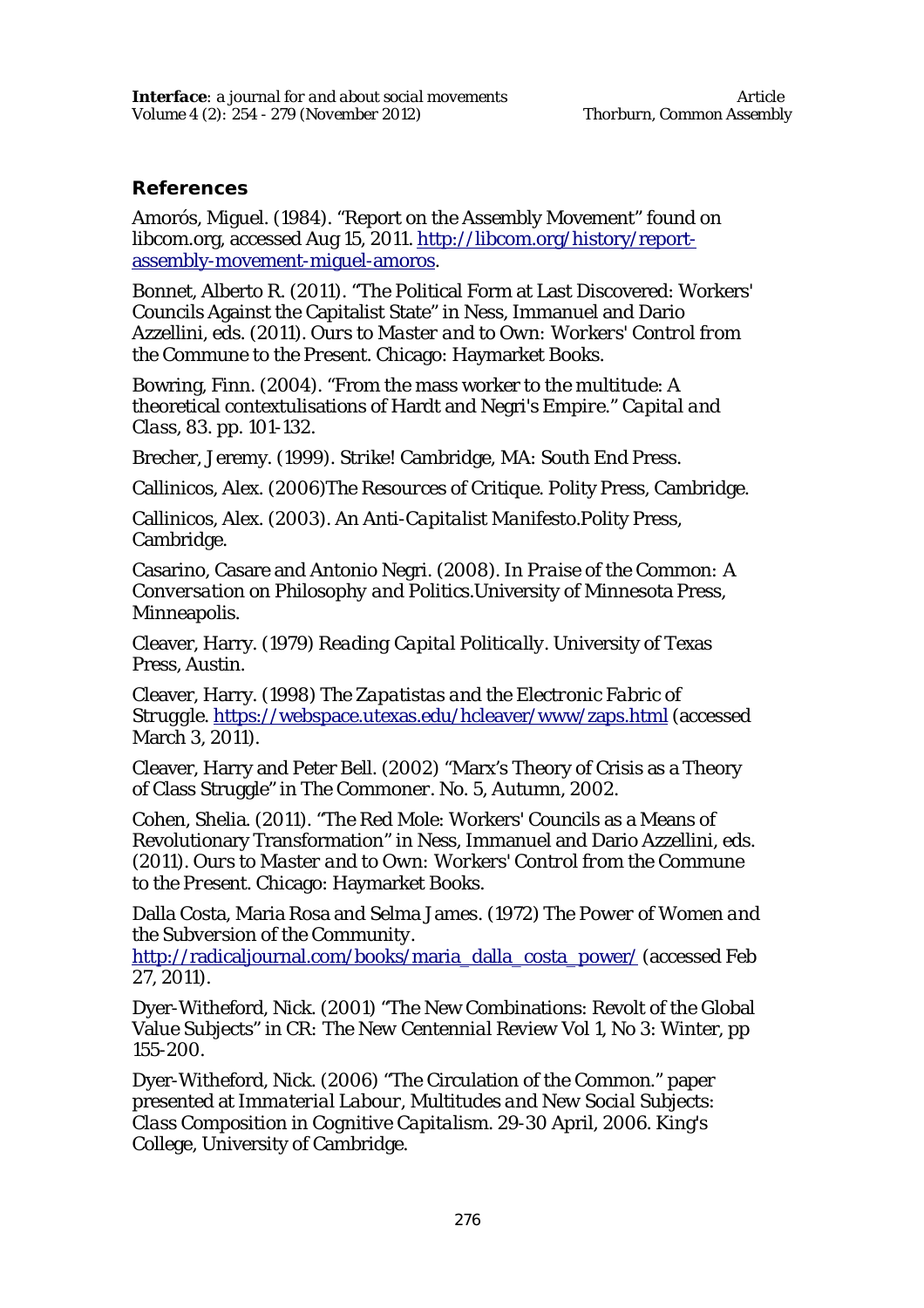Dyer-Witheford, Nick. (2012). "Net, Square, Everywhere" in *Radical Philosophy* Issue 171, Fall Winter.

http://www.radicalphilosophy.com/commentary/net-square-everywhere.

Eschle, Catherine and Bice Maiguashca, eds. (2005 ) *Critical Theories, International Relations and the Anti-globalization Movement: The Politics of Global Resistance.* New York: Routledge.

Fuller, Jack. (1980) "The New 'Workerism': The Politics of the Italian Autonomists', *International Socialism* 8; Spring

Guattari, Felix and Antonio Negri. (2010) *New Lines of Alliance, New Spaces of Liberty*. Brooklyn, New York: Autonomedia.

Hardt, Michael and Antonio Negri. (1994) *The Labour of Dionysus: Critique of the State-Form.* University of Minnesota Press, Minneapolis.

Hardt, Michael and Antonio Negri. (2000) *Empire.* Cambridge, MA: Harvard University Press.

Hardt, Michael and Antonio Negri. (2004) *Multitude.* New York, NY: Penguin Press.

Hardt, Michael and Antonio Negri. (2009) *Commonwealth.* Cambridge, MA: Belknap Press.

Katsiaficas, George. (2002) *The Battle of Seattle* edited with Eddie Yuen and Daniel Burton-Rose. Soft Skull Press, New York.

Katsiaficas, George. (2004). *Confronting Capitalism: Dispatches from a Global Movement* edited with Eddie Yuen and Daniel Burton-Rose. Soft Skull Press, New York:

Katsiaficas, George. (2006). *The Subversion of Politics: European Autonomous Social Movements and the Decolonization of Everyday Life.*  AK Press, Oakland.

Lazzarato, Maurizio. (1996) "Immaterial Labour" in Virno, Paulo and Michael Hardt (eds) *Radical Thought in Italy: A Potential Politics.* University of Minnesota Press, Minneapolis.

Marx, Karl. (1973) *Grundrisse*. Penguin, New York.

Marx, Karl. (1976) *Capital, Vol 1.* Penguin, New York.

Marx, Karl. (1978) *Capital, Vol 2.* London, UK: Penguin Books.

Marx, Karl and Friedrich Engels. (1998) *The Communist Manifesto*. Verso Books, New York.

Mattei, Ugo. (2011) *The State, the Market, and some Preliminary Questions about the Commons.* Paper presented as part of the project "Human Rights of People Experiencing Poverty" at the University of Turin as part of the DGIII Social Cohesion of the Council of Europe. Accessed Feb 5, 2012 at http://dupublicaucommun.blogspot.com/2011/03/contribution-dugomattei-pour-le-seance.html.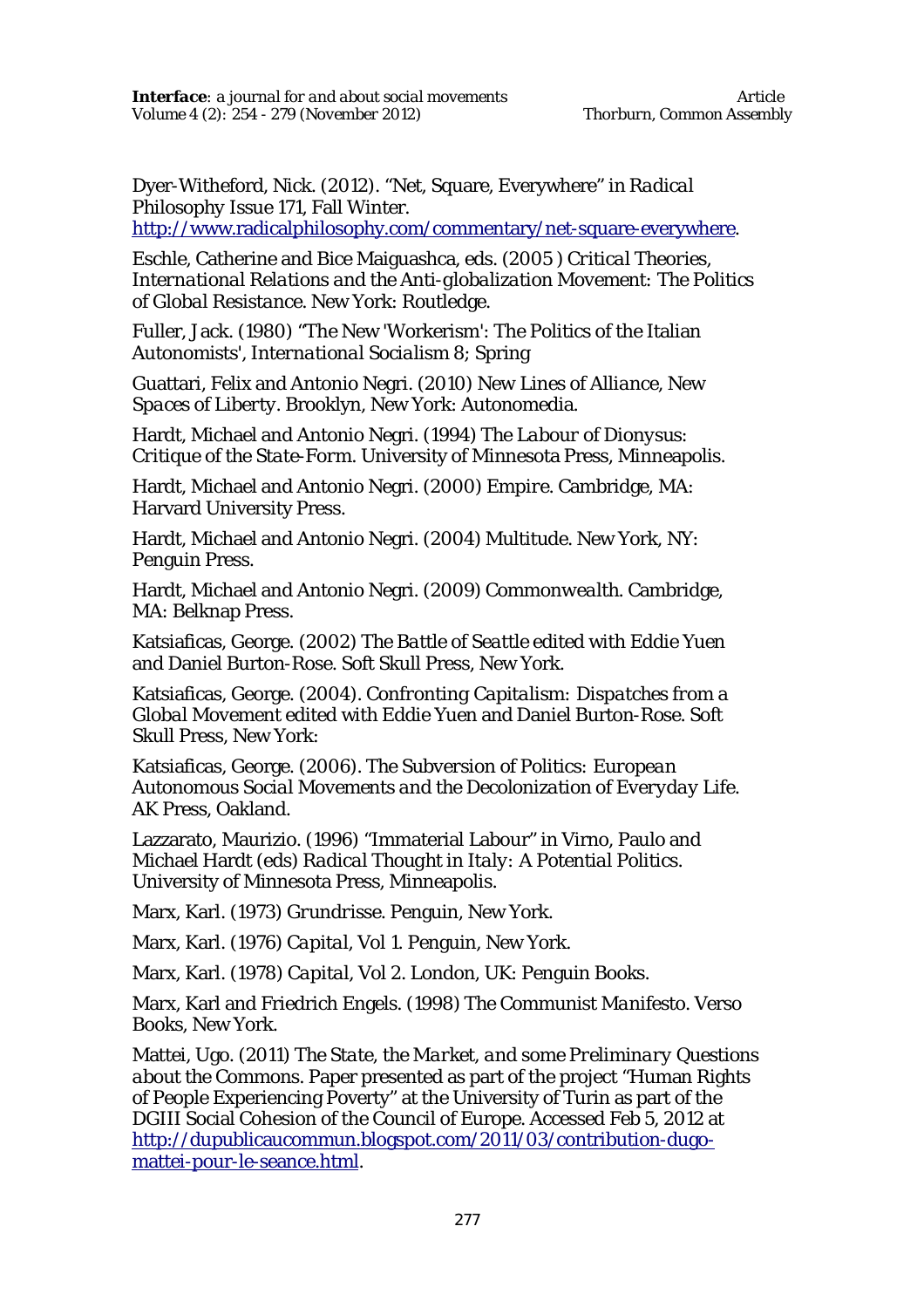Negri, Antonio. (1989). *The Politics of Subversion: A Manifesto for the Twenty-First Century*. Cambridge: Polity Press.

Negri, Antonio. (1991). *Marx Beyond Marx.* Brooklyn, New York: Autonomedia.

Negri, Antonio. (1992) "Interpretation of the class situation today: Methodological Aspects," in W. Bonefeld, R. Gunn and K Psychopedis (eds.) *Open Marxism, Volume II: Theory and Practice*. Pluto Press, London.

Ness, Immanuel and Dario Azzellini. (2011). *Ours to Master and to Own: Workers' Control from the Commune to the Present*. Chicago: Haymarket Books.

Nunes, Rodrigo. (2007) "Forward how? Forward Where?: Post Operaismo Beyond the Immaterial Labour Thesis" in *Ephemera: Theory and Politics in Organisation.* 7(1).

Ostrom, Elinor. (1990) *Governing the Commons: The Evolution of Institutions for Collective Action.* Cambridge University Press, Cambridge.

Roggero, Gigi. (2011). "Organised Spontaneity: Class struggle, workers' autonomy, and soviets in Italy." http://libcom.org/history/organizedspontaniety-class-struggle-workers-autonomy-soviets-italy-gigi-roggero (accessed Oct 28th, 2012)

Rosenfeld, Herman. (2011). "Workers' Assemblies: A Way to Regroup the Left" in *MRZine.* Retrieved Sept 28, 2011 from: http://mrzine.monthlyreview.org/2011/rosenfeld280711.html

Toscano, Alberto. (2011). "The Prejudice Against Prometheus." http://stirtoaction.wordpress.com/2011/08/15/the-prejudice-againstprometheus/ (accessed August 20<sup>th</sup>, 2011)

Tronti, Mario. (1979). "The Strategy of Refusal," in Red Notes (ed.) *Working Class Autonomy and the Crisis: Italian Marxist Texts of the Theory and Practice of a Class Movement: 1964-79*. Red Notes and CSE Books, London

Trott, Ben. (2007) "Immaterial Labour and World Order: An Evaluation of a Thesis" in *Ephemera: Theory and Politics in Organisation* 7(1).

Virno, Paulo. (2001) *General Intellect.* http://www.generationonline.org/p/fpvirno10.htm (accessed March 12, 2011).

Virno, Paulo. (2004) *A Grammar of the Multitude.* Los Angeles, CA: Semiotext(e).

Wright, Steven. (2002) *Storming Heaven: Class Composition and Struggle in Autonomist Marxism.* Pluto Press, London UK.